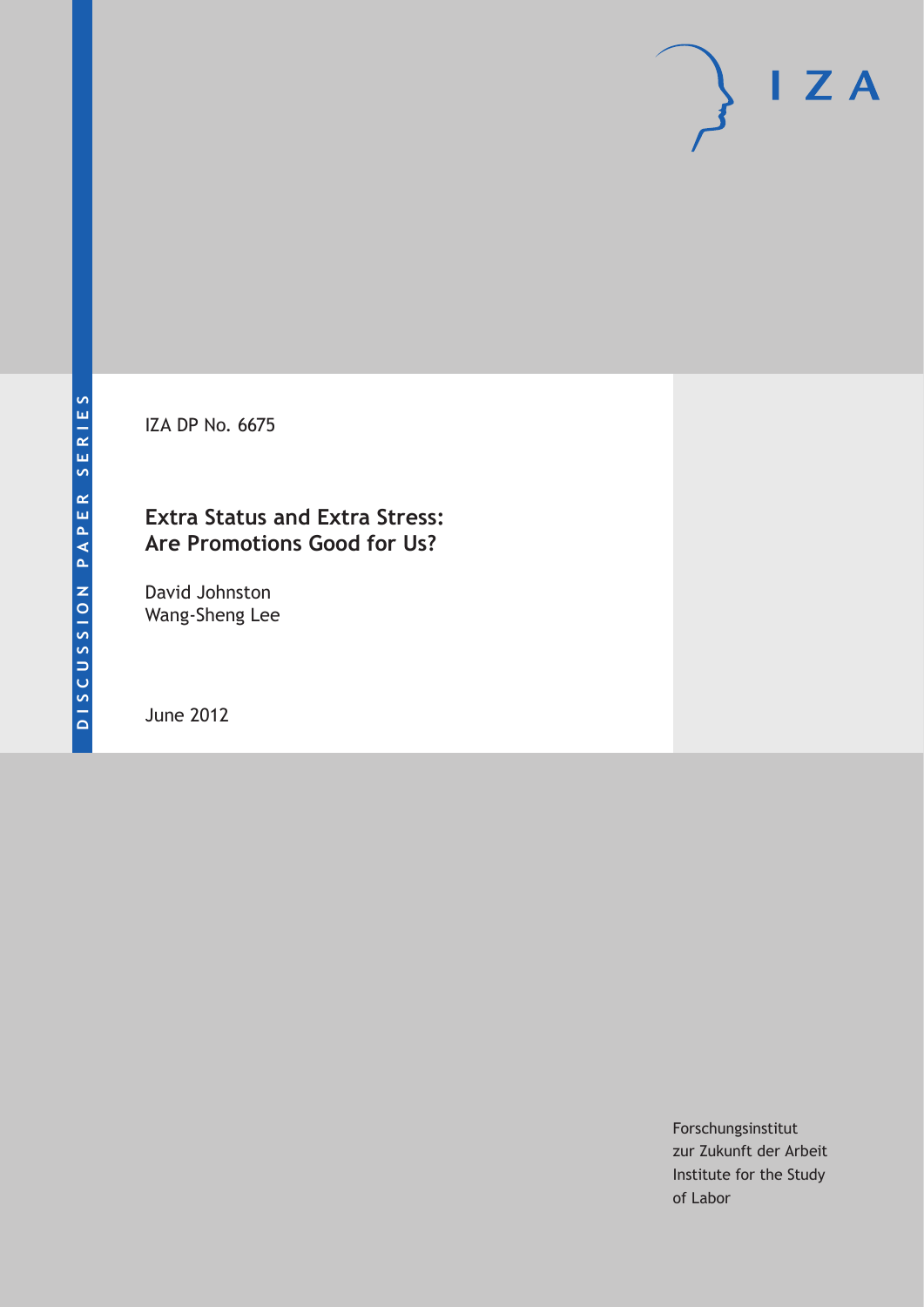# **Extra Status and Extra Stress: Are Promotions Good for Us?**

### **David Johnston**

*Monash University* 

### **Wang-Sheng Lee**

*Deakin University and IZA* 

Discussion Paper No. 6675 June 2012

IZA

P.O. Box 7240 53072 Bonn Germany

Phone: +49-228-3894-0 Fax: +49-228-3894-180 E-mail: [iza@iza.org](mailto:iza@iza.org)

Any opinions expressed here are those of the author(s) and not those of IZA. Research published in this series may include views on policy, but the institute itself takes no institutional policy positions.

The Institute for the Study of Labor (IZA) in Bonn is a local and virtual international research center and a place of communication between science, politics and business. IZA is an independent nonprofit organization supported by Deutsche Post Foundation. The center is associated with the University of Bonn and offers a stimulating research environment through its international network, workshops and conferences, data service, project support, research visits and doctoral program. IZA engages in (i) original and internationally competitive research in all fields of labor economics, (ii) development of policy concepts, and (iii) dissemination of research results and concepts to the interested public.

IZA Discussion Papers often represent preliminary work and are circulated to encourage discussion. Citation of such a paper should account for its provisional character. A revised version may be available directly from the author.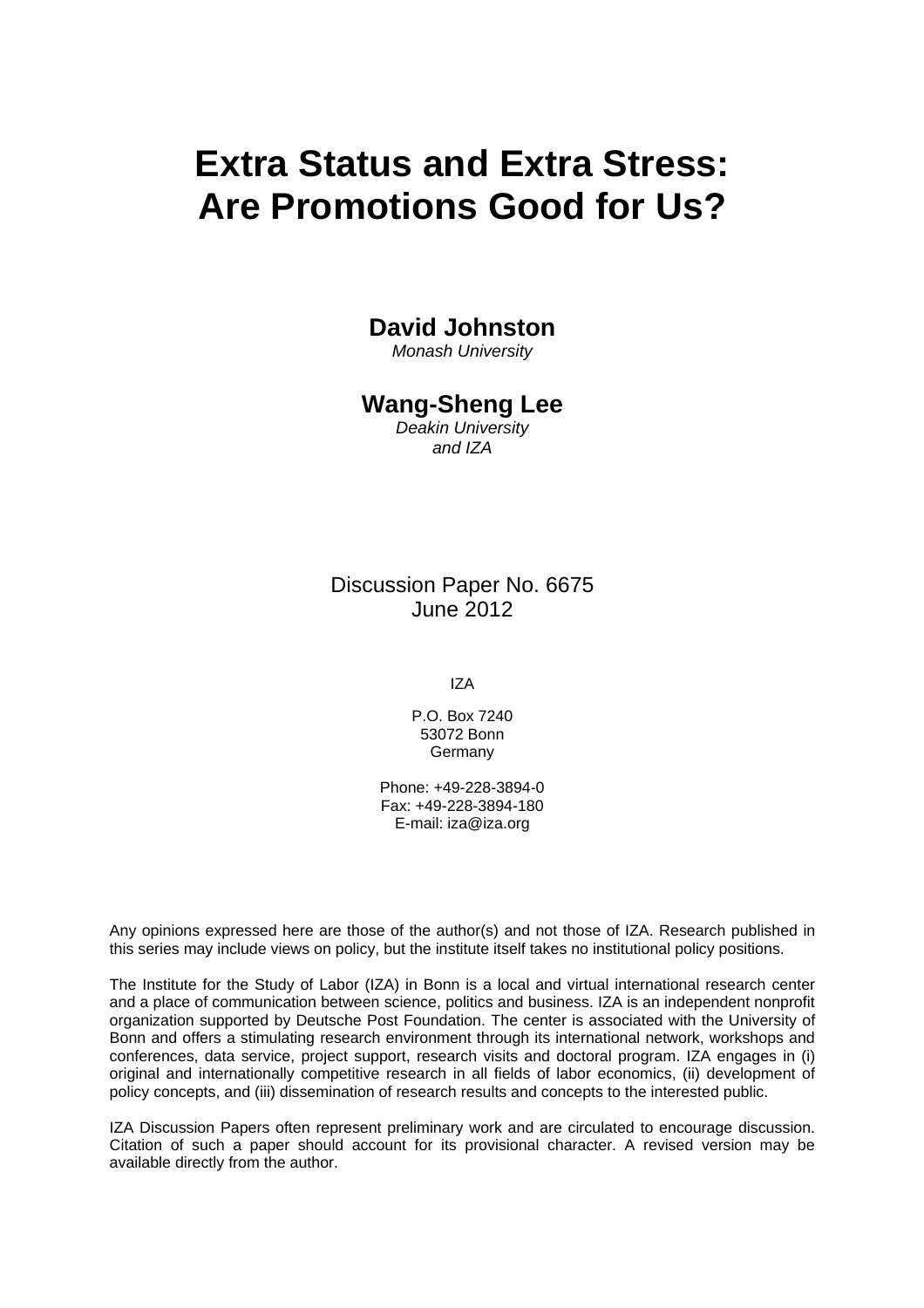IZA Discussion Paper No. 6675 June 2012

# **ABSTRACT**

# **Extra Status and Extra Stress: Are Promotions Good for Us?[\\*](#page-2-0)**

Promotions ordinarily involve higher wages and greater privileges; but they also often involve increased responsibility, accountability and work hours. Therefore, whether promotions are good for workers' wellbeing is an empirical question. Using high-quality panel data we estimate pre- and post-promotion effects on job attributes, physical health, mental health and life satisfaction, in an attempt at answering this question. We find that promotions substantially improve job security, pay perceptions and overall job satisfaction in the short term, and that promotions have short and longer term effects on job control, job stress, income and hours worked. However, despite these large effects on job attributes, we find that promotions have negligible effects on workers' health and happiness. Only mental health seems affected, with estimates suggesting significant deterioration two years after receiving a promotion. Thus, it seems the additional stress involved with promotions eventually outweighs the additional status, at least for the average worker.

JEL Classification: I0, I31, J62

Keywords: promotion, status, stress, job satisfaction

Corresponding author:

 $\overline{1}$ 

David Johnston Monash University Centre for Health Economics Level 2, Building 75 Clayton, Victoria 3800 Australia E-mail: [david.johnston@monash.edu](mailto:david.johnston@monash.edu)

<span id="page-2-0"></span><sup>\*</sup> This paper uses unit record data from the Household, Income and Labour Dynamics in Australia (HILDA) Survey. The HILDA project was initiated and is funded by the Australian Government Department of Families, Housing, Community Services and Indigenous Affairs (FaHCSIA) and is managed by the Melbourne Institute of Applied Economic and Social Research (MIAESR). The findings and view reported in this article, however, are those of the authors, and should not be attributed to FaHCSIA or the MIAESR.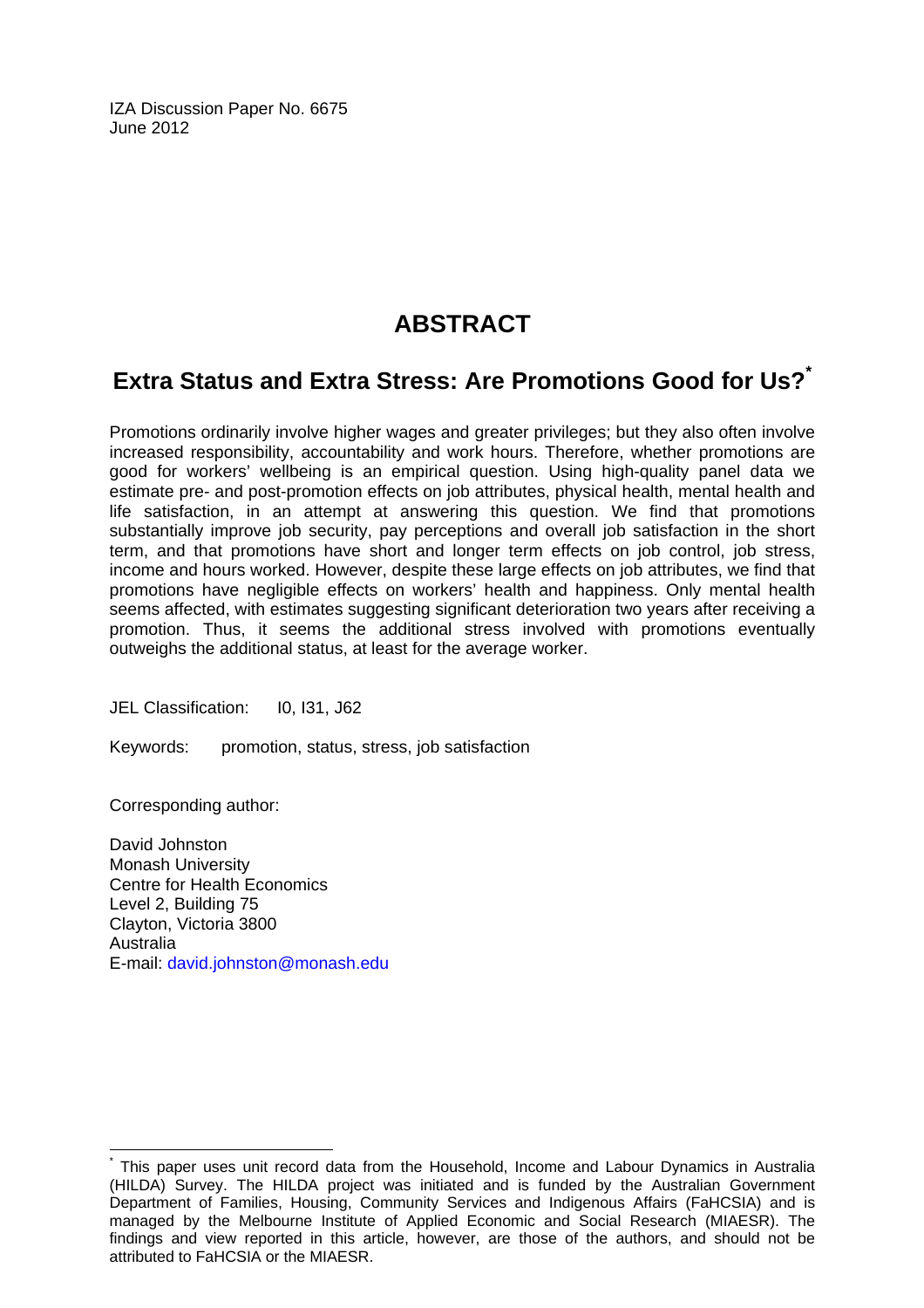#### **1. Introduction**

Most workers desire promotions. Promotions are usually accompanied by higher wages, more interesting tasks, and greater authority and privileges. In other words, a promotion usually improves a worker's job-related 'status'. But does the higher status from promotions increase worker job satisfaction, and perhaps more importantly, does it improve worker health and happiness? If being promoted results in higher stress because of added responsibility and longer working hours, perhaps the additional status is not substantial enough compensation to improve wellbeing. Perhaps wellbeing is actually reduced. In this paper, we estimate how job-related status and stress – as measured by job attributes such as control, security, stress, and work hours – are influenced by promotions, and whether the changes in status and stress improve or worsen worker health and happiness.

Our main empirical approach involves estimating fixed-effect regression models with indicators for promotions received in the future and in the past. The lag and lead terms allow the effects of promotions on job attributes and wellbeing to vary for two years before a promotion and for three years after a promotion. By examining anticipation as well as adaptation effects, and tracing out changes in worker wellbeing over time (e.g. Clark et al., 2008; Frijters et al., 2011; Powdthavee, 2011), we provide a clearer picture of the time-varying effects of a promotion. The regression models are estimated using data from nine waves of the Household, Income and Labour Dynamics in Australia (HILDA) survey, which includes a large sample of employees drawn from the Australian population over the period 2002-2010. An advantage of HILDA is that it contains direct information on promotions and employer changes for all respondents, including information on when in the past year the promotions and employer changes occurred. This allows us to detect short-run changes in job attributes and wellbeing. HILDA also contains detailed information on job attributes and health that is not often collected in nationally-representative panel surveys: we estimate the effects of promotions on seven job attributes – control, stress, security, perceived pay fairness, income, work hours and overall satisfaction – and four wellbeing measures – general health, vitality, mental health and life satisfaction.

Surprisingly, very few studies have used nationally-representative panel data to examine the well-being effects from promotions, with the majority of work in this literature instead using data that describe workers in specific industries or firms (e.g. the British Whitehall studies). One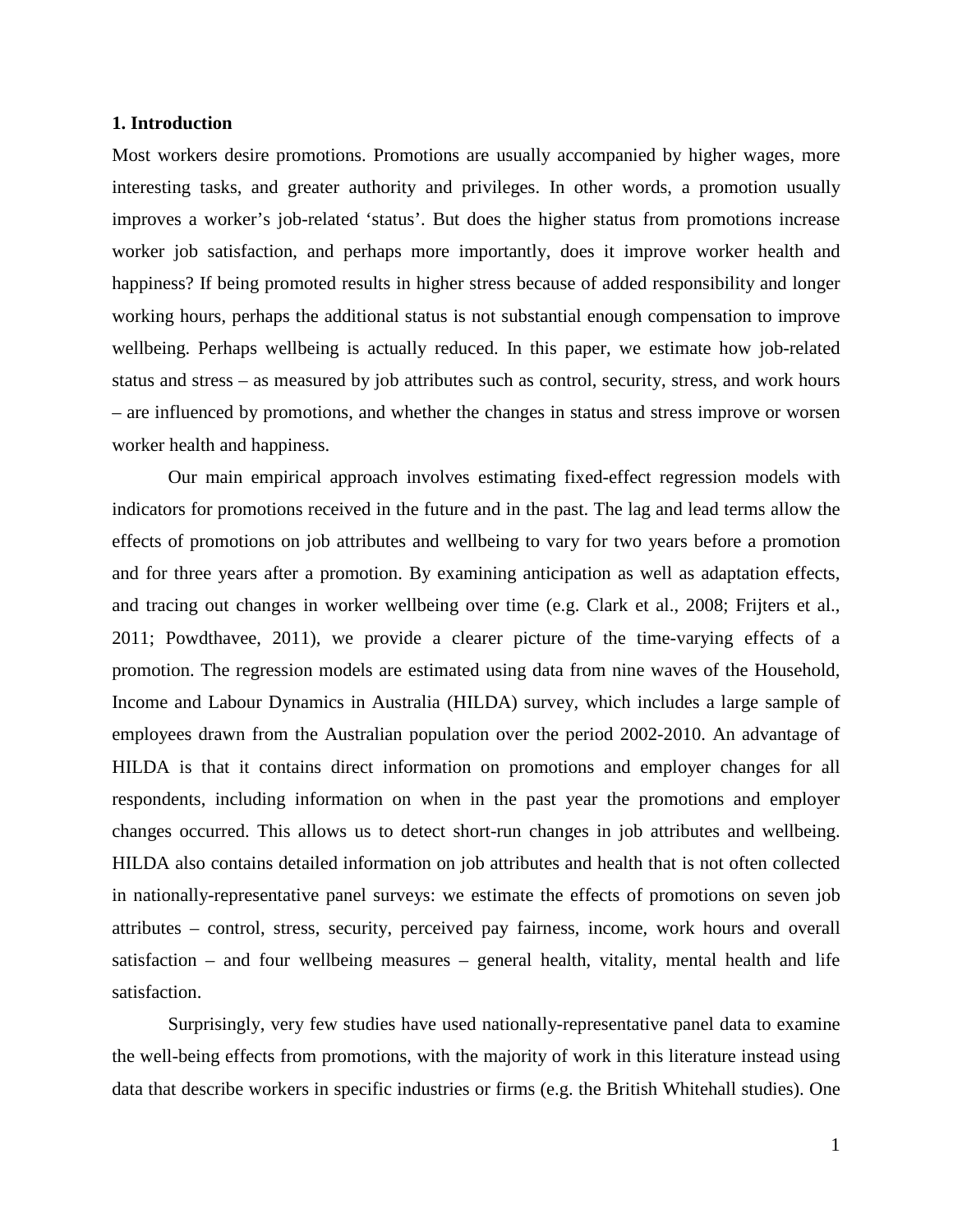important exception is Boyce and Oswald (2012). Using data from the 1991-2007 waves of the British Panel Household Study (BHPS), they estimate difference-in-differences models to examine the hypothesis that greater job status makes a person healthier. They find that workers moving from a non-supervisory role to a managerial role have better health before the role change, but experience a significant deterioration in their mental health three years afterwards.

Studies examining changes in job satisfaction are relatively more plentiful. Francesconi (2001) uses data from the first five waves of the BHPS and a logit regression framework to analyse changes in job satisfaction levels between successive years. His results suggest that receiving a promotion during the past 12 months significantly increases the overall job satisfaction of men – particularly older men and men with no academic qualifications – but not women. Kosteas (2011) estimates fixed-effects models with data from the 1996-2006 waves of the 1979 National Longitudinal Surveys of Youth (NLSY), and finds that workers who received a promotion within the past 2 years experienced significant increases in their job satisfaction, and that workers who believe receiving a promotion is likely within the next 2 years also report significantly higher job satisfaction. Notably, these studies focus on job satisfaction, and not on the other job attributes considered in this paper, and do not consider the possibility of anticipation effects.

#### **2. Background Literature**

The influence of working conditions on wellbeing has been the subject of considerable study in the fields of epidemiology, medicine, psychology, organisational behavior, industrial relations, and economics. In this section we briefly review this large literature; though, given the enormous quantity of research, we have had to omit many interesting theories and empirical results. Moreover, we naturally concentrate on work that encompasses the effects of changes in working conditions brought on by promotion.

Several conceptual frameworks have been developed in the organizational behavior literature that link working conditions and wellbeing. One of the most influential frameworks is the 'job demand-control' model formulated by Karasek (1979), which identifies two crucial work conditions: job demands and job control. According to this framework, the most adverse reactions in relation to wellbeing occur in jobs that have high demand (e.g. high pace, effort or volume) but low levels of control (e.g. lack of decision authority and high monotony). In related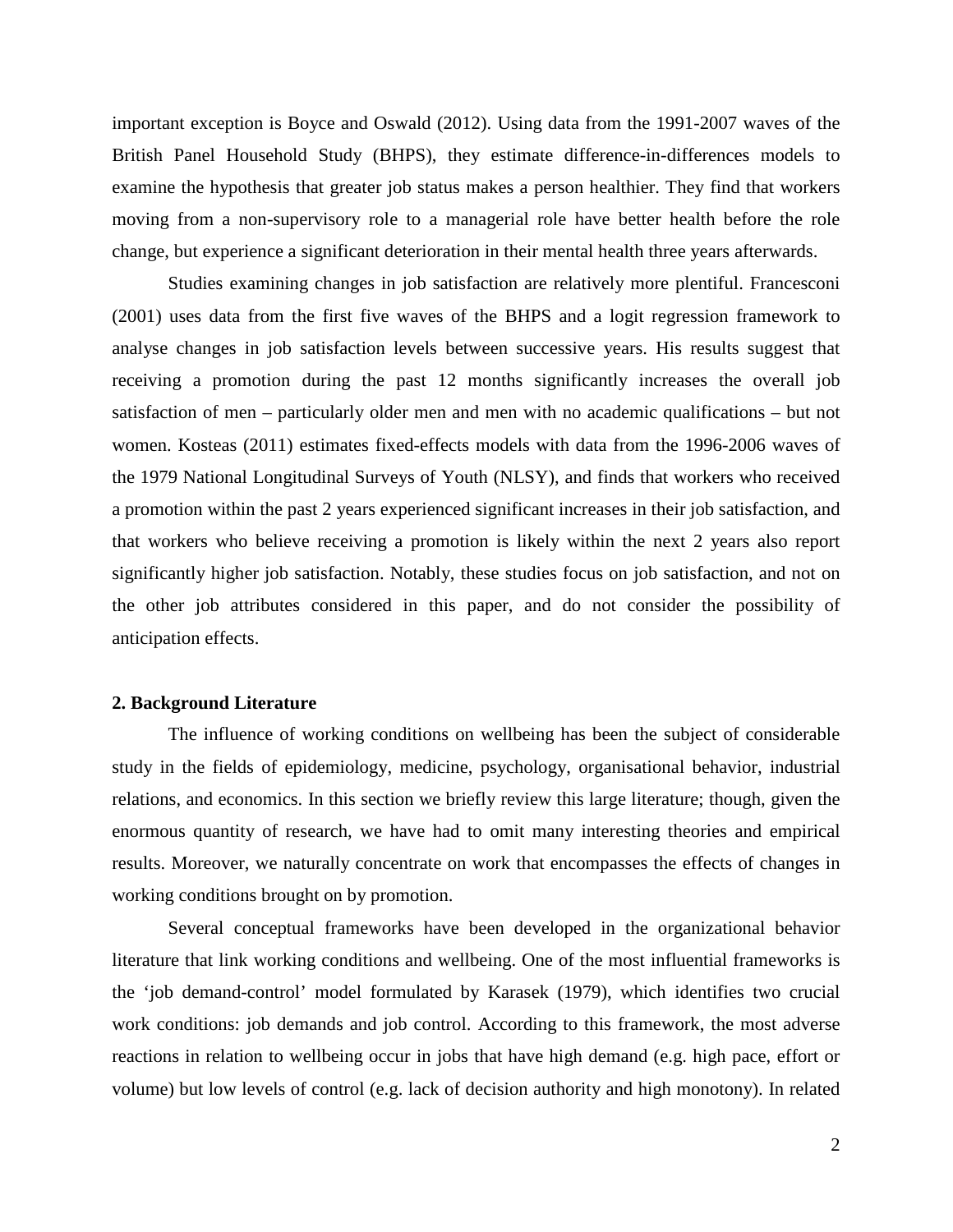work, Karasek and Theorell (1990) postulate that higher occupational levels (that would arise via promotions) entail less stress because employees have more autonomy over their work and that this control helps to mitigate the adverse effects of high job demands. Another influential framework in this literature is the 'effort-reward imbalance' model (Siegrist, 1996). It assumes that job stress results from an imbalance between work effort and work rewards (e.g. salary, esteem, career opportunities such as promotion prospects, and job security).

In reviewing empirical studies of the job demand-control model, Van der Doef and Maes (1999) found considerable support for the notion that the most negative psychological wellbeing was found in employees working in high demands-low control jobs. Van Vegchel et al. (2005) reviewed 45 empirical studies of the effort-reward imbalance model and found that the combination of high demands and low rewards at work was a risk factor for adverse physical and mental health outcomes. In general, these previous studies have focused on comparing workers in one type of scenario with workers in alternative scenarios (e.g., blue vs. white collar) at a time *t*, and examining job satisfaction and psychological distress in some future time period. Little attention has been placed on analysing a discrete increase in job demands such as that brought about by a job promotion. In addition, the organizational behaviour literature has generally not made a distinction between two types of stress – eustress and distress. The former is a term coined by Selye (1974) that refers to a kind of stress or pressure that is stimulating and which enhances performance. On the other hand, distress is the more commonly referred to form of stress which has negative health implications. In the context of this paper, experiencing a job promotion could be a form of eustress because it gives one a feeling of fulfilment or other positive feelings, at least in the short run. However, it is possible that if the job demands become too large, the promoted worker might become subject to distress because of an inability to cope with the new situation and responsibilities, which in turn may lead to declines in performance and wellbeing.

Greiner's (2008) theoretical economic model of job stress focuses on the dynamics of eustress and distress and how they affect productivity. Based on optimal control theory, he finds that it might be optimal for an individual to work intensively for certain periods followed by subsequent periods with less work. This implies that the effects of an event like a job promotion on job attributes and wellbeing is likely to be time varying and affected by the balance of eustress and distress experienced.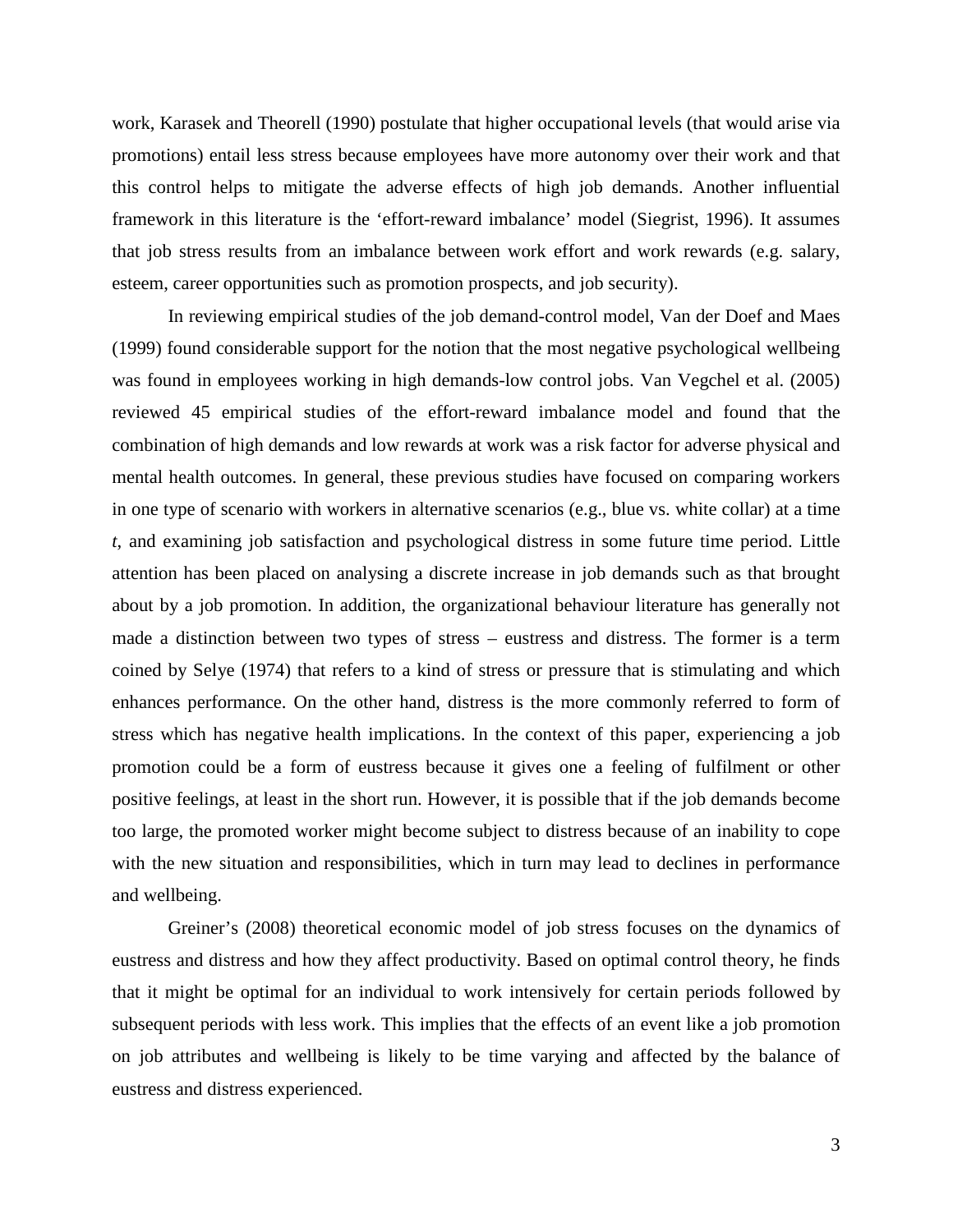The largest and most influential empirical literature on the health effects of job rank is based on the Whitehall studies. The original Whitehall study collected data on over 18,000 white-collar male civil servants in London. The considerable research on job rank and health originating from this study prompted the design of a second Whitehall study. In summary, comparisons of the current and future health of civil servants' working at different employment grades in the Whitehall studies show that working in low ranked jobs is associated with increased risk of heart disease (Marmot et al., 1997; Bosma et al., 1997; Kuper and Marmot, 2003), poor mental health (Stansfeld et al., 1999; Ferrie et al., 2002; Griffin et al., 2002), sickness absence (North et al., 1996) and reduced social functioning (Stansfeld et al., 1998). Given that promotions often (but not always) involve an increase in job rank, these results from the Whitehall studies suggest that promotions will improve health, especially in the medium to longer term.

The potential effects of promotions on health may also be inferred from literatures that examine the effects of changes in job characteristics that are related to promotions. Perhaps the largest of such literatures examines the effects of job satisfaction on health. In a meta-analysis of 485 studies, Faragher et al. (2005) find that low job satisfaction is strongly associated with mental and psychological problems and that job satisfaction in general is an important factor influencing the health of workers. It is also possible to indirectly infer the effects of promotions on health by examining the literature on long work hours and health, because job rank and work hours are typically correlated. The relationship between work hours and health has been studied extensively, although most studies have focused on the effects of shift work, rather than longer working hours associated with higher job ranks. In a meta-analysis based on 21 studies, Sparks et al. (1997) found a weighted mean correlation of 0.13 between weekly work hours and negative health outcomes (both physiological and psychological), which is suggestive of a positive but weak association. A third way of indirectly inferring the effects of a promotion on health is to examine the literature on income and health, as promotions almost always lead to higher wages. Naturally, greater income allows the possibility for greater health producing expenditures, such as on doctors, pharmaceuticals and other therapeutic goods and services (e.g. Johnson et al., 2006), as well as an ability to minimize negative health shocks, such as by choosing a safe and clean neighbourhood in which to live. Consequently, there is econometric evidence demonstrating a positive health-income gradient in the sense that individuals with higher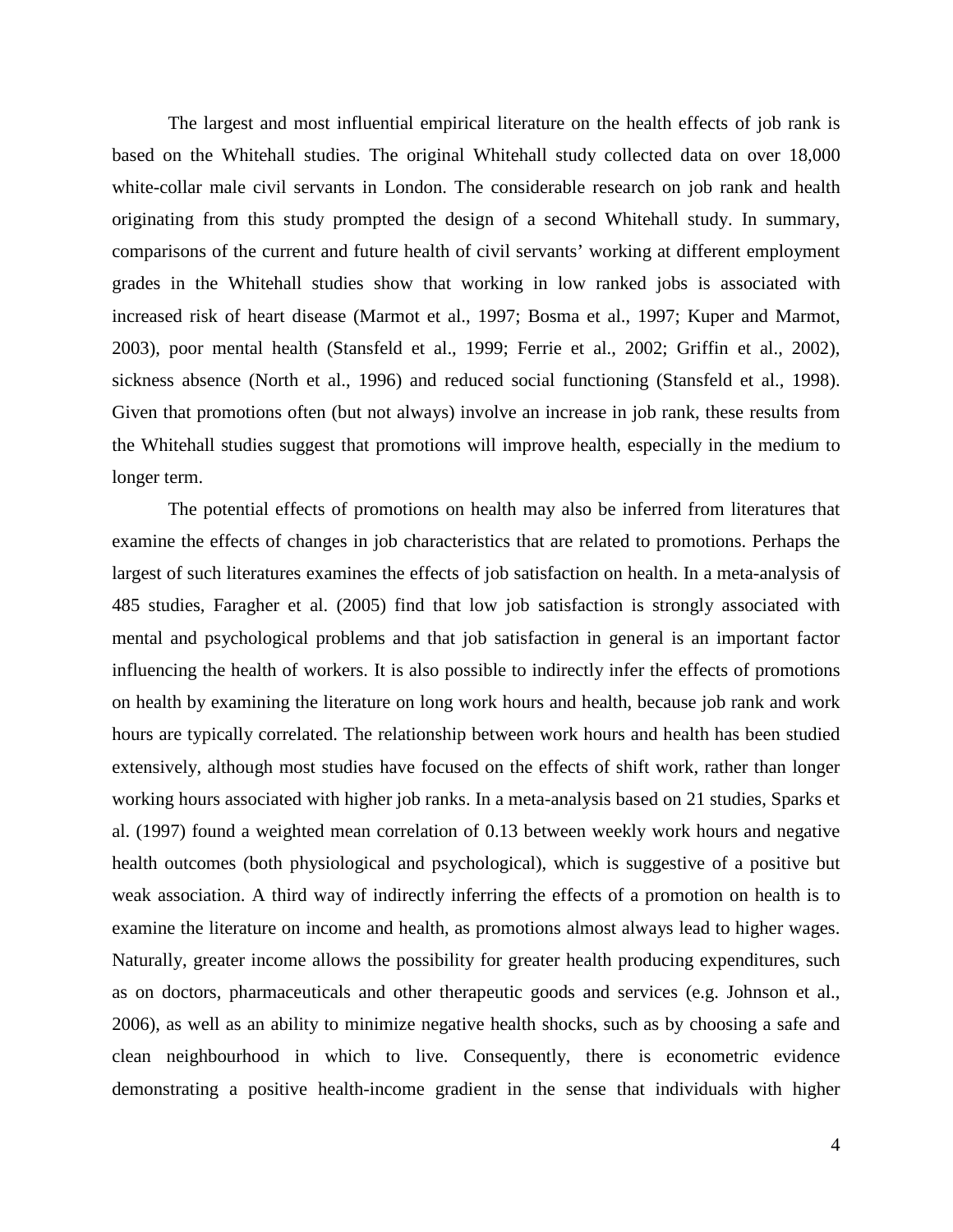incomes tend to be healthier and live longer lives – for examples, see Cutler et al. (2006), Frijters et al. (2005) and Marmot (2002).

#### **3. Data**

To investigate the impacts of promotions we require panel data that contain information on promotions, job attributes, health and happiness, and other time-varying characteristics that may be associated with promotions, such as education and whether the worker has changed jobs. It is also beneficial if information on the timing of promotions is available, because if there is particularly quick adaptation to changes in working conditions, promotion effects may be overlooked when looking at year-on-year changes only. The British Household Panel Survey, German Socio-Economic Panel, Panel Study of Income Dynamics, National Longitudinal Survey of Youth and other commonly used panel data sets do not contain all of this information, and so we instead use data from nine waves (2002-2010) of the Household, Income and Labour Dynamics in Australia (HILDA) survey. HILDA is a household-based longitudinal study that is nationally-representative with the exception of under-sampling individuals living in more remote areas of Australia. It began in 2001 with the interview of 13,969 persons in 7,682 households, and in each year since interviews have been conducted with all willing members of each household who are at least fifteen years old. In these interviews, information is collected on labour force dynamics, education, income, family formation, health and other specialised topics.

Our analysis uses only those HILDA respondents aged 18-64 who are working 30+ hours per week in each wave, have an observed employment spell spanning at least 5 years (so that anticipation and adaptation effects can be estimated), and who have non-missing promotion, job attribute, health and happiness information. These strict sample restrictions give us a sample size of 2681 workers and 19306 worker-year observations. Within our estimation sample 1079 workers report receiving a total of 1985 promotions. The age and work hour restrictions are imposed to form a sample of full-time, highly-attached workers. Restricting the sample to employed individuals is necessary because we naturally do not observe job attribute information for the non-employed. The consequence of this necessary restriction is that we are likely to underestimate any negative effects of receiving a promotion. For instance, suppose that receiving a promotion significantly worsens job satisfaction for some workers (e.g. due to additional responsibilities) and as a consequence the mental health of these workers worsens and they leave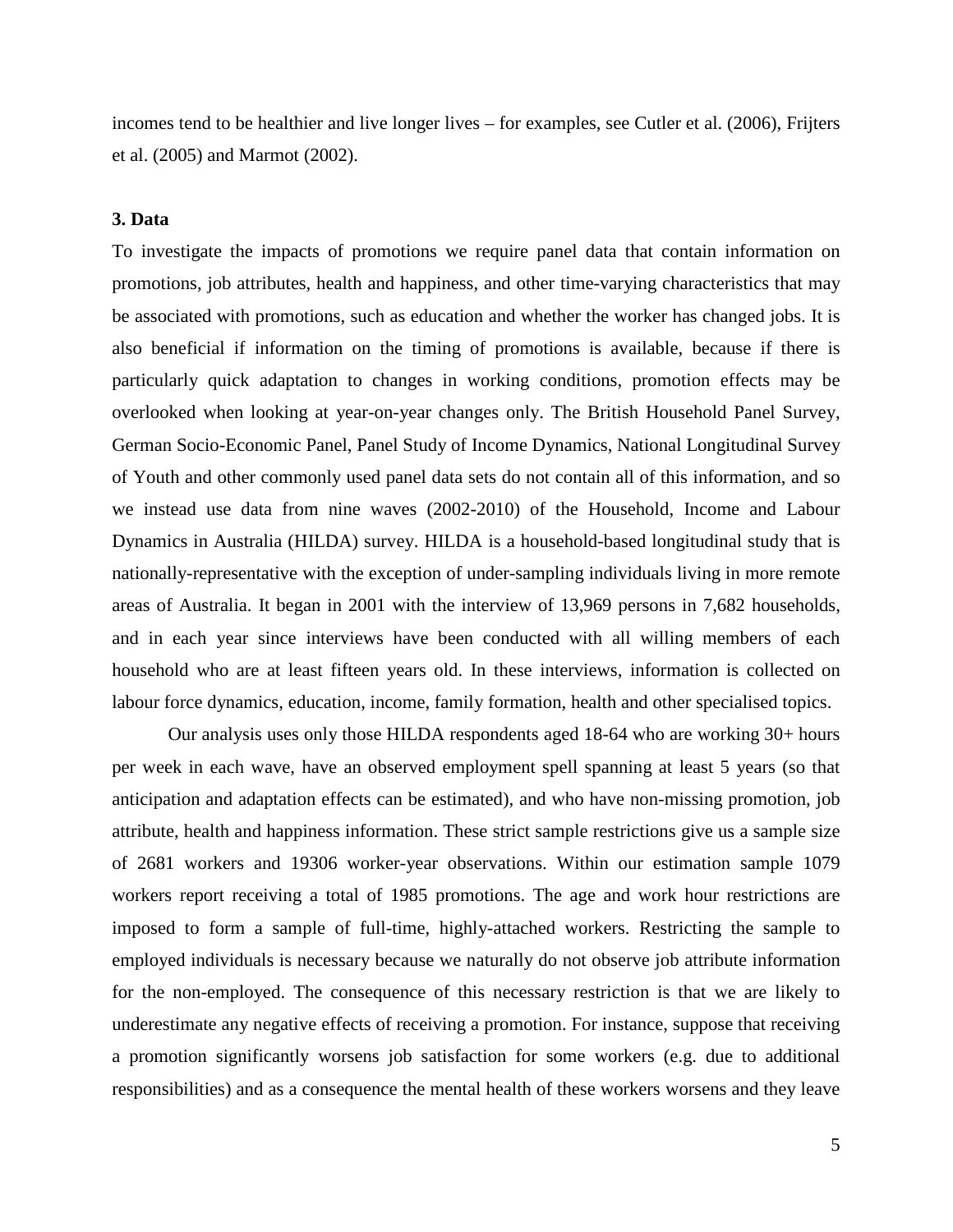the labour force. The negative job satisfaction and mental health changes experienced by these workers will not be (fully) captured by our analyses and so the estimated effects will be over-estimated (i.e. too positive or not sufficiently negative).<sup>[1](#page-8-0)</sup>

Information on whether an individual has received a promotion and on the timing of any promotions is contained in waves 2 to 10 of HILDA. All respondents are asked whether they have been "promoted at work" during the past 12 months, and whether the promotion occurred 0 to 3, 4 to 6, 7 to 9, or 10 to 12 months ago. Importantly, some workers receive promotions when changing employers, and so reported promotions represent both within-employer promotions and across-employer promotions. Fortunately, HILDA respondents are also asked whether they have "Changed jobs (i.e., employers)", and so we are able to create promotion variables which represent promotions that do not involve employer-changes (6% of promotions involve employer-changes). In other words, our promotion variables represent within-employer promotions only.

HILDA Respondents are also asked each wave to evaluate statements regarding their current job. The statements we use are:

(i) I have a lot of freedom to decide how I do my own work

(ii) I have a lot of say about what happens on my job

(iii) I have a lot of freedom to decide when I do my work

(iv) My job is more stressful than I had ever imagined

(v) I fear the amount of stress in my job will make me physically ill

(vi) My job is complex and difficult

(vii) I have a secure future in my job

(viii) The company I work for will still be in business 5 years from now

(ix) I worry about the future of my job

(x) I get paid fairly for the things I do in my job

where the respondents could answer with an integer between (1) strongly disagrees and (7) strongly agrees. These statements are very similar to some of the items included in the original Quality of Employment Surveys that were used in constructing the different dimensions of the

<span id="page-8-0"></span><sup>&</sup>lt;sup>1</sup> In our sample, 128 respondents left the labour market after being promoted in the previous 12 months, and 256 respondents left the labour market after being promoted 12-24 months ago. Of this later group, it is estimated that mean job satisfaction dropped by approximately 0.15 units (0-10 scale) in the year after receiving the promotion.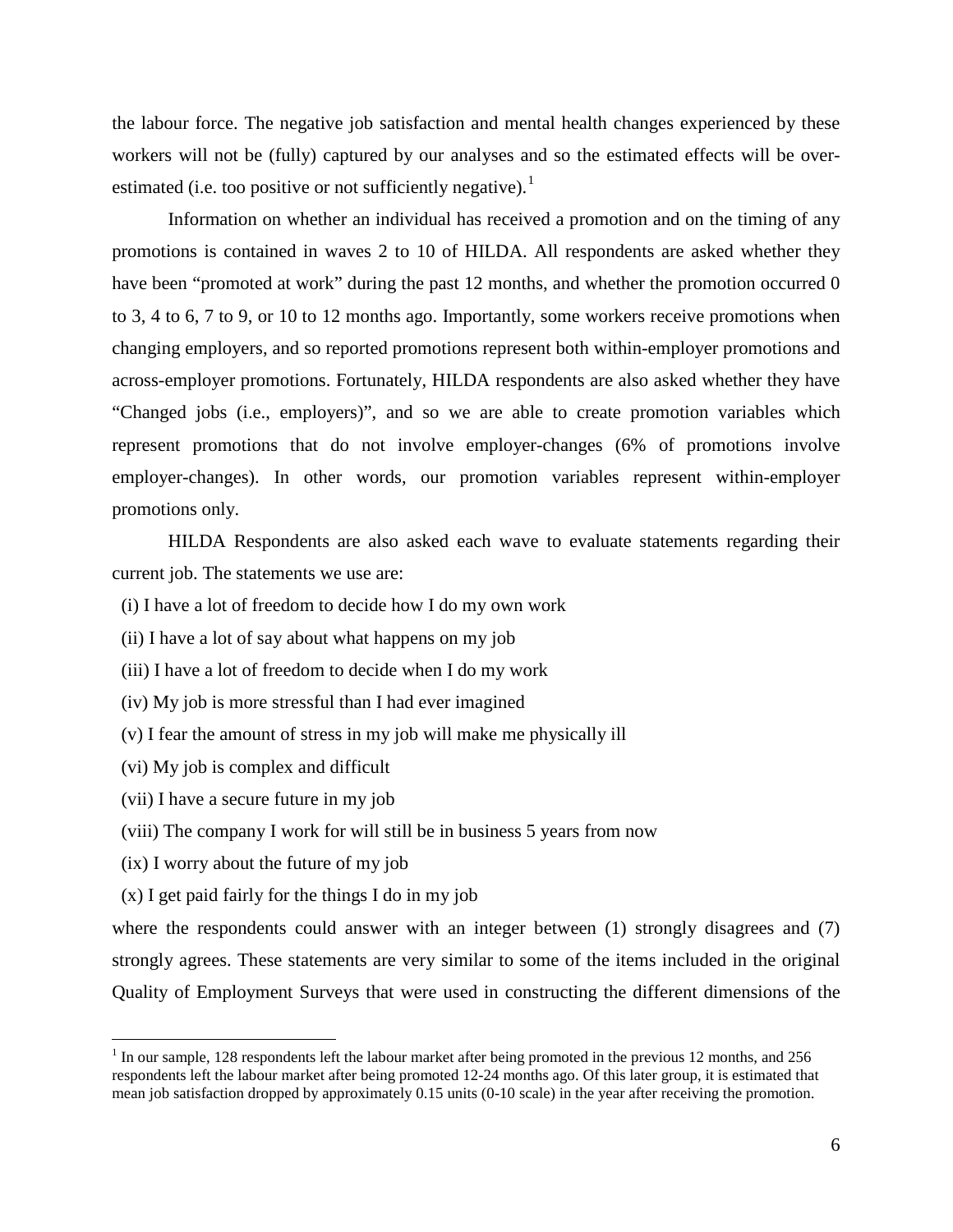demand-control model (Karasek, 1979). Morgeson and Humphrey (2006) provide a recent review of the large literature on work- and job-design measurement, including a detailed discussion on the validity of different survey measures.

We average responses to statements (i), (ii) and (iii) to form a measure of job control; (iv), (v) and (vi) to form a measure of job stress; and (vii), (viii) and (ix) to form a measure of job security.<sup>[2](#page-9-0)</sup> The statements to group together seemed to us natural, but the choice was also driven by a principal components factor analysis. The factor analysis indicated that there were three principal components driving working conditions (eigenvalues equal 2.5, 2.1 and 1.5), with the three control statements driving factor one, the three stress statements driving factor two, and the three security statements driving factor three.

Responses to statement (x) are used to measure changes in perceived fairness of pay. We use this attitude variable because pay perceptions are able to capture the fact that workers care about relative wages in addition to (and perhaps even more than) absolute wages (Brown et al., 2008). We also measure changes in disposable household income. This particular income measure is chosen because it should theoretically be most strongly associated with health and happiness, is a commonly used income measure in the empirical health and happiness literatures, and the positive effects of promotions on hourly wages are already well documented (see Johnston and Lee (2012) for evidence using HILDA). An hours worked variable is formed using answers to the question "How many hours per week do you usually work in your main job?". To form a measure of workers' overall job satisfaction we use the question, "All things considered, how satisfied are you with your job?", to which respondents could answer with an integer between (0) completely dissatisfied and (10) completely satisfied.

In the top panel of Table 1 we present summary statistics for our 'status' job attributes (control, security, pay fairness, income), our 'stress' job attributes (stress, work hours), and our overall measure of job satisfaction. The control, stress, security and pay attributes each range from 1 to 7; though, their means vary, with the lowest mean equalling 3.4 for the stress attribute, and the highest mean equalling 5.5 for the security attribute. As the medians are close to the means, this indicates that most workers are not stressed and that most workers feel secure. The job satisfaction variable has a mean of 7.7 and is negatively skewed, with 85% of workers

<span id="page-9-0"></span> $2^2$  To create the index, the responses for (ix) are reversed so that higher values indicate that a person is not worried about the future of their job.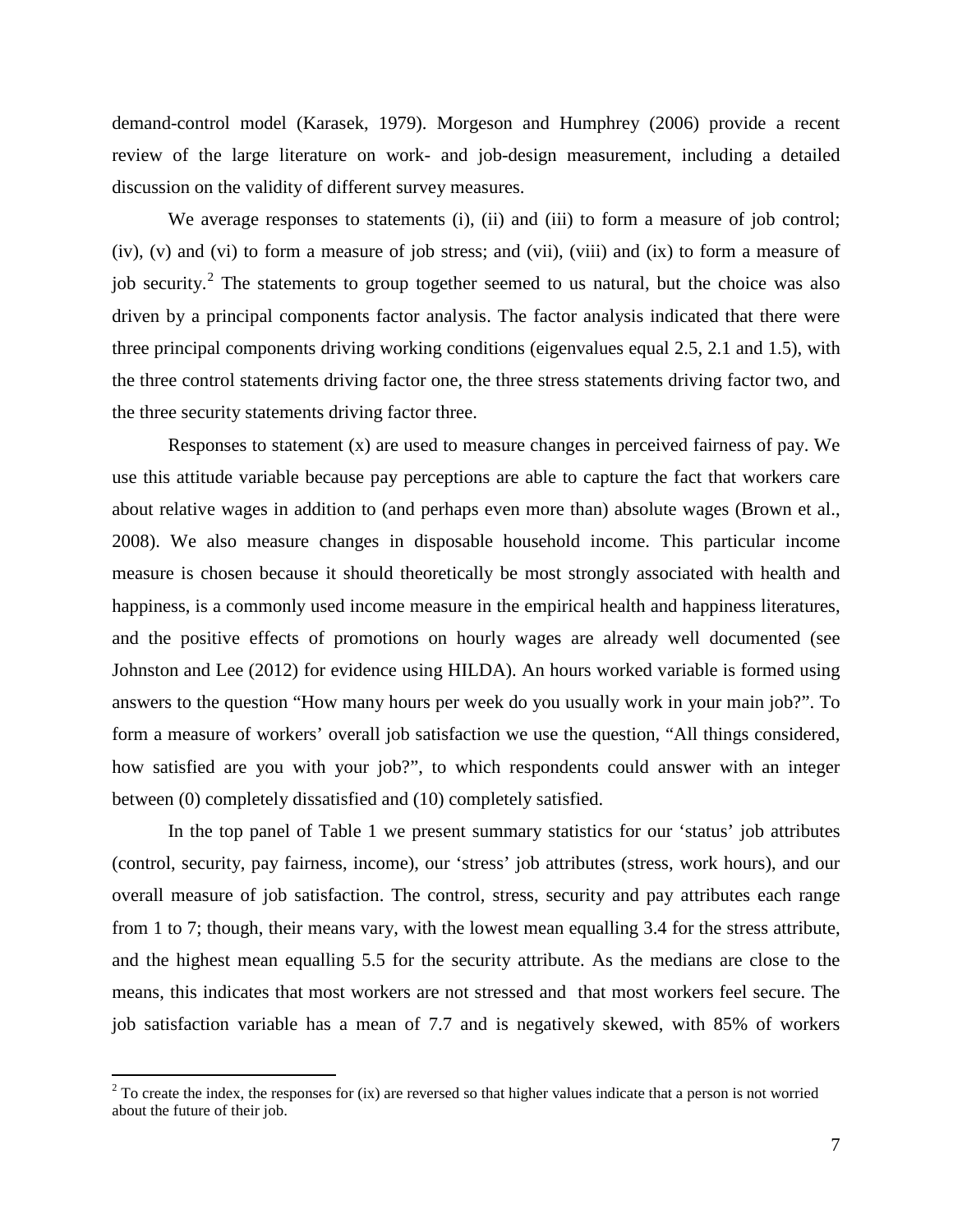reporting satisfaction levels between 7 and 10. Unsurprisingly, the standard deviations vary across job attributes (range from 1.211 to 1.584), and so standardised versions of the attributes (standard deviation equal to one) are used in all regression analyses to allow for comparisons of effect sizes.

Health outcomes are generated from responses to the Short-Form General Health Survey (SF-36). The SF-36 is a widely used 36-item questionnaire that measures health related functioning on eight subscales: physical functioning, role limitations due to physical health problems, social functioning, bodily pain, general mental health, role limitations due to emotional problems, vitality and general health perceptions.<sup>[3](#page-10-0)</sup> The experience to date with the SF–36 is documented in many publications and its reliability and validity are documented in the SF-36 user's manual (Ware, Snow and Kosinski, 1993). From the SF-36 we extract three measures of health that are hypothesised to be most affected by promotions: (i) a general health index that is created by aggregating responses to five questions evaluating overall health (e.g. in general would you say your health is); (ii) a vitality index that is created by aggregating responses to four questions evaluating how much energy the respondent has (e.g. did you feel worn out?); and (iii) a mental health index that is created by summing responses to 5 questions regarding symptoms of anxiety and depression (e.g. have you felt so down in the dumps nothing could cheer you up?). Life satisfaction is assessed using the response to the familiar question: "All things considered, how satisfied are you with your life?" to which respondents are told to: "Pick a number between 0 and 10 to indicate how satisfied you are" and that "the more satisfied you are, the higher the number you should pick".

Table 1 shows that the general health, vitality, and mental health outcomes each range from 0 to 100, with 0 signifying very poor health and 100 signifying excellent health. Similar to the job satisfaction variable, life satisfaction has a mean of 7.9 with 90% of workers reporting satisfaction levels between 7 and 10. As for the job attribute variables, standardised versions of the health and happiness variables (standard deviation equal to one) are used in all regression analyses.

<span id="page-10-0"></span><sup>&</sup>lt;sup>3</sup> In our data, we do not have access to physiological reactions to stress such as cortisol levels or changes in blood pressure. Future research might consider extending research on the dynamic effects of promotions to these more objectively measured outcomes.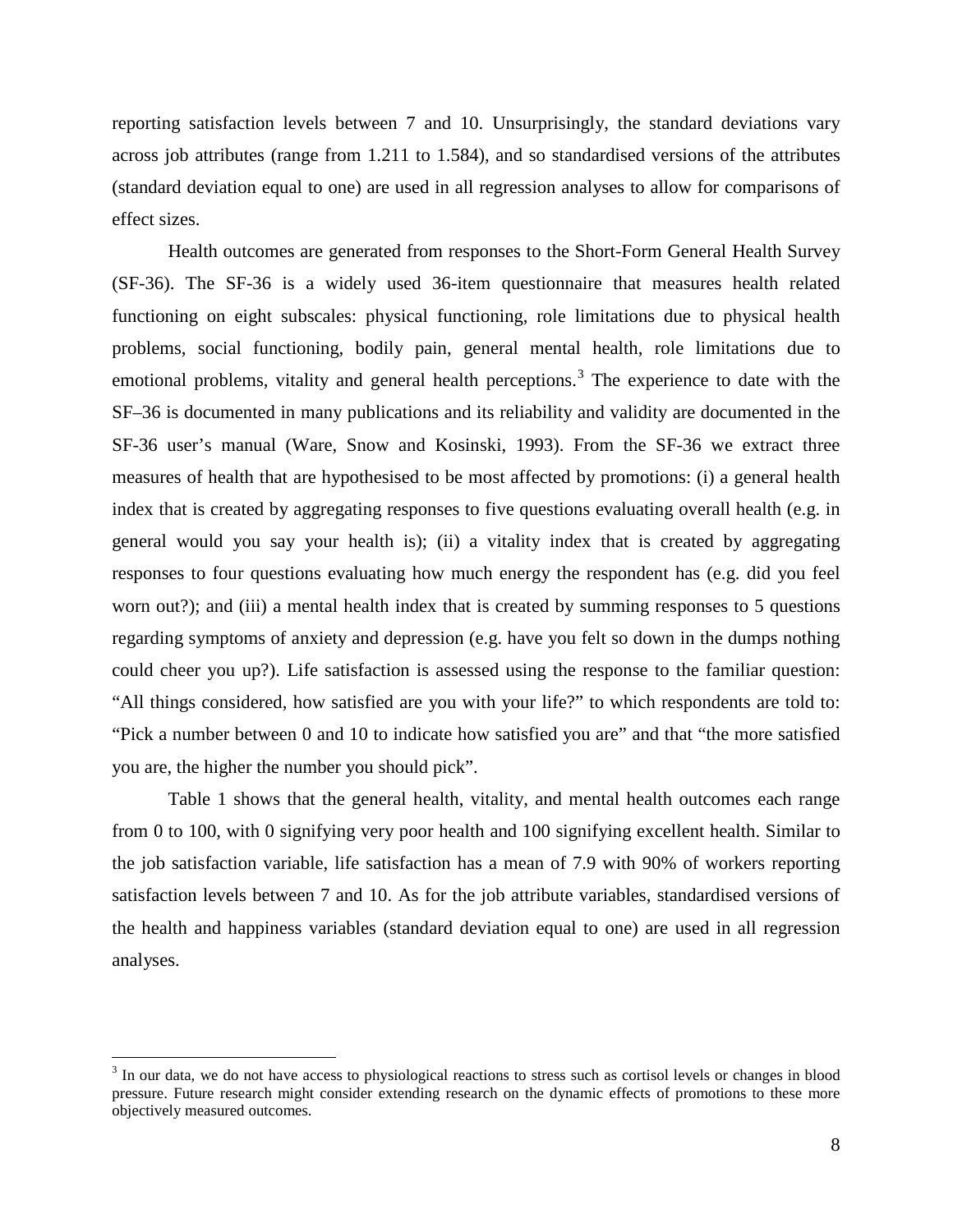#### **4. Empirical Methodology**

The effect of a promotion on wellbeing is likely to occur across a number of periods. For example, a promotion may have a slowly increasing effect on a person's health. Alternatively, worker happiness may only briefly increase on news of a promotion before quickly returning to its baseline level. Following the methodological approach in Frijters et al. (2011), who analyse the effects of major life events (e.g. death of a spouse) on life satisfaction, we estimate fixedeffects regression models that include a series of dummies capturing anticipation and adaptation effects. In particular, we estimate models of the form:

(1) 
$$
Y_{it} = \alpha_i + \beta X_{it} + \gamma_1 P_{it}^{+24} + \gamma_2 P_{it}^{+18} + \gamma_3 P_{it}^{+12} + \gamma_4 P_{it}^{+6} + \delta_1 P_{it}^{-6} + \delta_2 P_{it}^{-12} + \delta_3 P_{it}^{-18} + \delta_4 P_{it}^{-24} + \delta_5 P_{it}^{-30} + \delta_6 P_{it}^{-36} + \delta_7 P_{it}^{-\infty} + \sum_{k=1}^{11} \theta_k E C_{it}^k + \varepsilon_{it}
$$

where  $Y_{it}$  is the job attribute or wellbeing associated with worker *i* in year *t*,  $\alpha_i$  is a worker-level fixed-effect, and  $X_{it}$  is a vector of time-varying controls, including age, highest educational attainment, marital status, number of children, and year dummies.

The *P* terms are dummy variables indicating the occurrence of a promotion:  $P^{+24}$ ,  $P^{+18}$ ,  $P^{+12}$ ,  $P^{+6}$  are anticipation effects and indicate that a promotion will occur in 18-24, 12-18, 6-12, and 0-6 months, respectively.<sup>[4](#page-11-0)</sup> These dummy variables allow for changes in wellbeing that result from workers changing their behaviour in order to receive a promotion (e.g. working extra hours) and from workers becoming informed of their future promotion. They also capture any selection effects caused by healthier workers having greater promotion prospects.  $P^{-6}$ ,  $P^{-12}$ , …,  $P^{-36}$ indicate that a promotion occurred 0-6, 6-12,…,30-36 months ago and  $P^{-\infty}$  indicates that a promotion occurred 3 or more years ago. These are adaptation effects and allow for any postpromotion effects to change across time after controlling for well-being movements in the prepromotion period. A six month period length is chosen because it is short enough to capture brief wellbeing effects, but also long enough so that each of the  $\gamma$  and  $\delta$  coefficients are identified from a sufficient number of observations.<sup>[5](#page-11-1)</sup> Our dynamic approach contrasts with the more typical

<span id="page-11-0"></span><sup>&</sup>lt;sup>4</sup> The promotion dummy indicating that a promotion will occur in two or more years is omitted to create a comparison group. Omitting one anticipation or adaptation promotion dummy is necessary because promotion effects are identified from within-worker changes across time.<br><sup>5</sup> We experimented with a period length of 3 months, but the 11 additional dummies provided little additional

<span id="page-11-1"></span>information about the dynamic effects of receiving a promotion and at the same time decreased the precision of the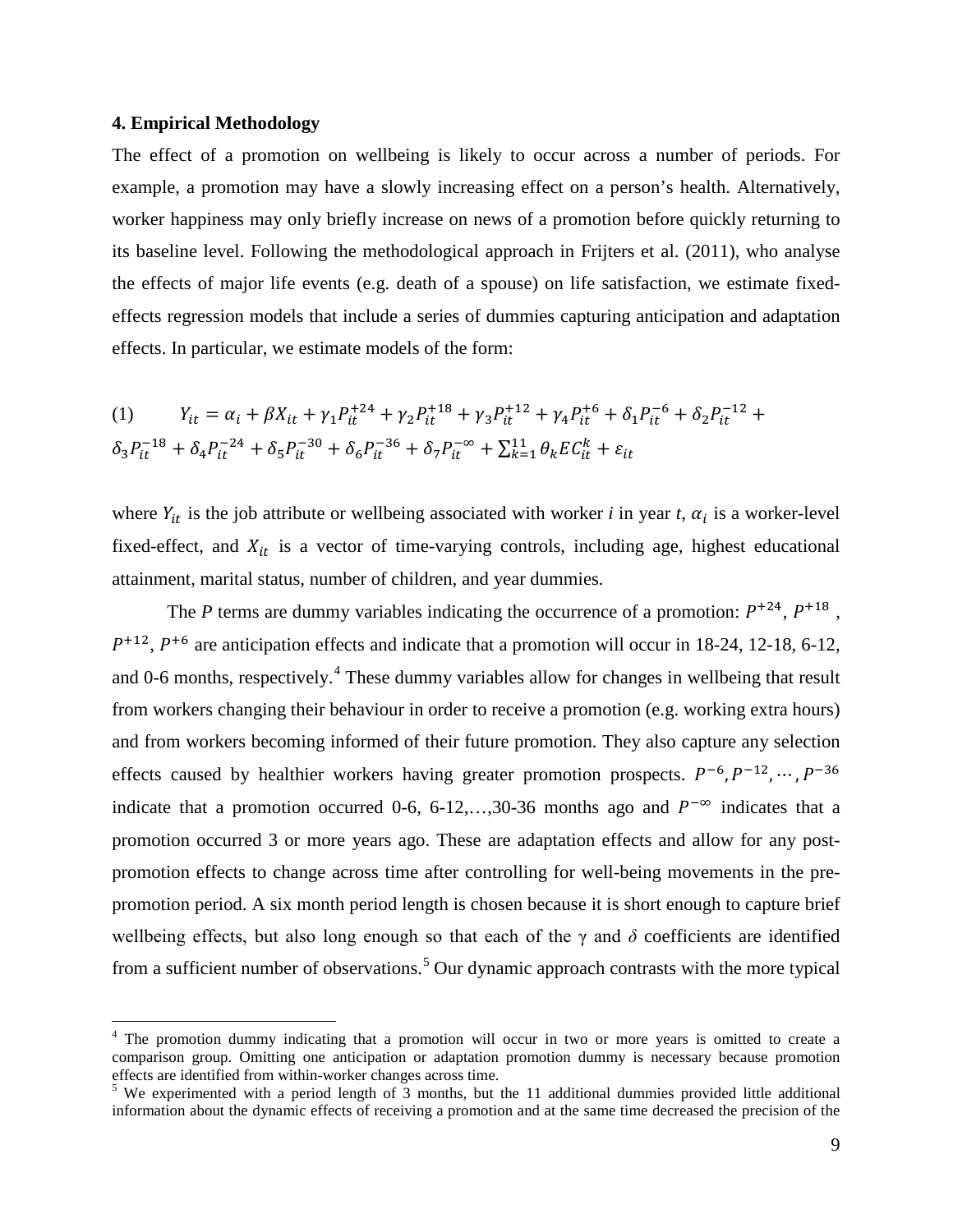panel-data specification in which a contemporaneous job promotion indicator is the sole regressor of interest. A limitation of the more parsimonious approach is that it assumes worker wellbeing is unaffected until the promotion is officially received, and that a promotion will have a constant, permanent effect on wellbeing thereafter. In other words, it assumes there are zero anticipation and adaptation effects.

The *EC* terms in equation (1) are employer-change dummy variables, defined in an equivalent way to the promotion dummies. The employer-change variables are included to control for correlation between the promotion lag and lead variables and employer-changes. The correlation between employer-changes and the longer lagged promotion variables may be particularly large – presumably, the longer it has been since the last promotion, the higher the chance the worker will change jobs. We control for but do not focus on the effects of employerchanges.

The inclusion of the worker-level fixed-effect  $\alpha_i$  in equation (1) implies we are controlling for all time-invariant unobservable characteristics. Moreover, its inclusion coupled with the choice of omitted promotion dummy implies that we are effectively comparing the wellbeing of a worker before and after the promotion with the wellbeing of the same worker two or more years before the promotion occurred, which we interpret as a worker's 'base-line' level. Lengthening or shortening the comparison point by six months or a year has little effect on the results.

Rather than only analysing the first observed promotion per worker and omitting data from the sample if future promotions occur, we analyse all observed promotions in our data from each worker. Hence in the case of workers experiencing multiple promotions, the set of binary variables discussed above could at time *t* simultaneously indicate months prior to a promotion and months after a promotion. In other words, for workers experiencing multiple promotions, the outcome observed at a point in time could theoretically reflect both an adaptation effect to a past promotion and an anticipation effect of a future promotion (though, we find no empirical evidence of anticipation to promotions).

Before presenting estimates of our main estimating equation (1), we present in Section 5 'naïve' estimates from the more standard static ordinary least squares (OLS) and fixed effects

 $\overline{a}$ 

estimates. We also experimented with a period length of 12 months (i.e. the more standard approach), but some of the very short-run effects were missed.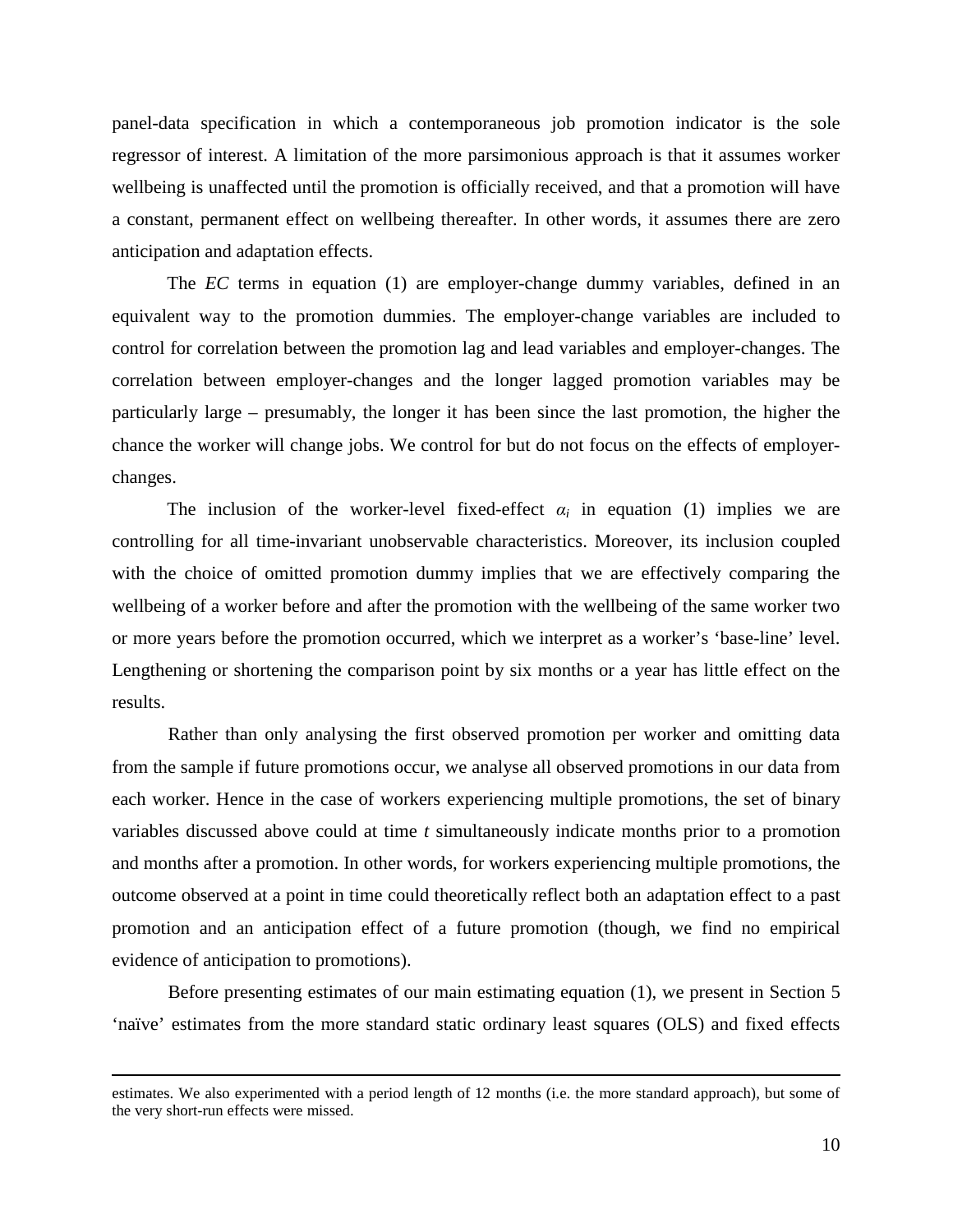(FE) models. The pooled OLS models simply compare the health of workers who have received a promotion with those that have not:

$$
(2) \tY_i = \alpha + \beta X_i + \delta \check{P}_i + \varepsilon_i
$$

where  $\tilde{P}_i$  equals one if the worker received a promotion in the past 12 months and zero otherwise. The static FE model assumes that the effect of a promotion is fixed after receipt and that there are no anticipation effects:

$$
(3) \tY_{it} = \alpha_i + \beta X_{it} + \delta \tilde{P}_{it} + \varepsilon_{it}
$$

In Equation (3),  $\ddot{P}_{it}$  takes on two forms depending on whether we assume that the effect of a promotion lasts one period only (full adaptation) or whether we assume the effect is permanent (zero adaptation). In the former,  $\ddot{P}_{it}$  is a variable that equals 1 in the period when the promotion occurs and is 0 otherwise. In the latter,  $\ddot{P}_{it}$  is a single step variable that equals 0 in all periods before the promotion, and equals 1 in all periods after the promotion.

#### **5. Results**

#### *5.1. Promotion Effect Estimates from Cross-sectional and Static Panel Models*

Table 2 presents the effects of promotions on job attributes and wellbeing from a cross-sectional OLS model (equation 2) and two static FE models (equation 3). The OLS estimates presented in column (1) better our understanding of the types of workers who receive promotions (i.e. positive or negative selection), and allow for a comparison with the many cross-sectional studies. The OLS estimates show that the majority of job attributes – control, stress, security, income, hours and satisfaction – are higher for workers who received a promotion in the preceding year. The largest effects are on stress (0.161), security (0.180) and satisfaction (0.143). The only unaffected job attribute is perceived fairness of pay. To place these effect sizes in perspective, the effect of a promotion on job satisfaction is larger than the gender gap in job satisfaction (estimated effect of female equals 0.11).

Somewhat surprisingly, the OLS estimates indicate that promoted workers are no healthier than non-promoted workers; the estimates are positive but statistically insignificant.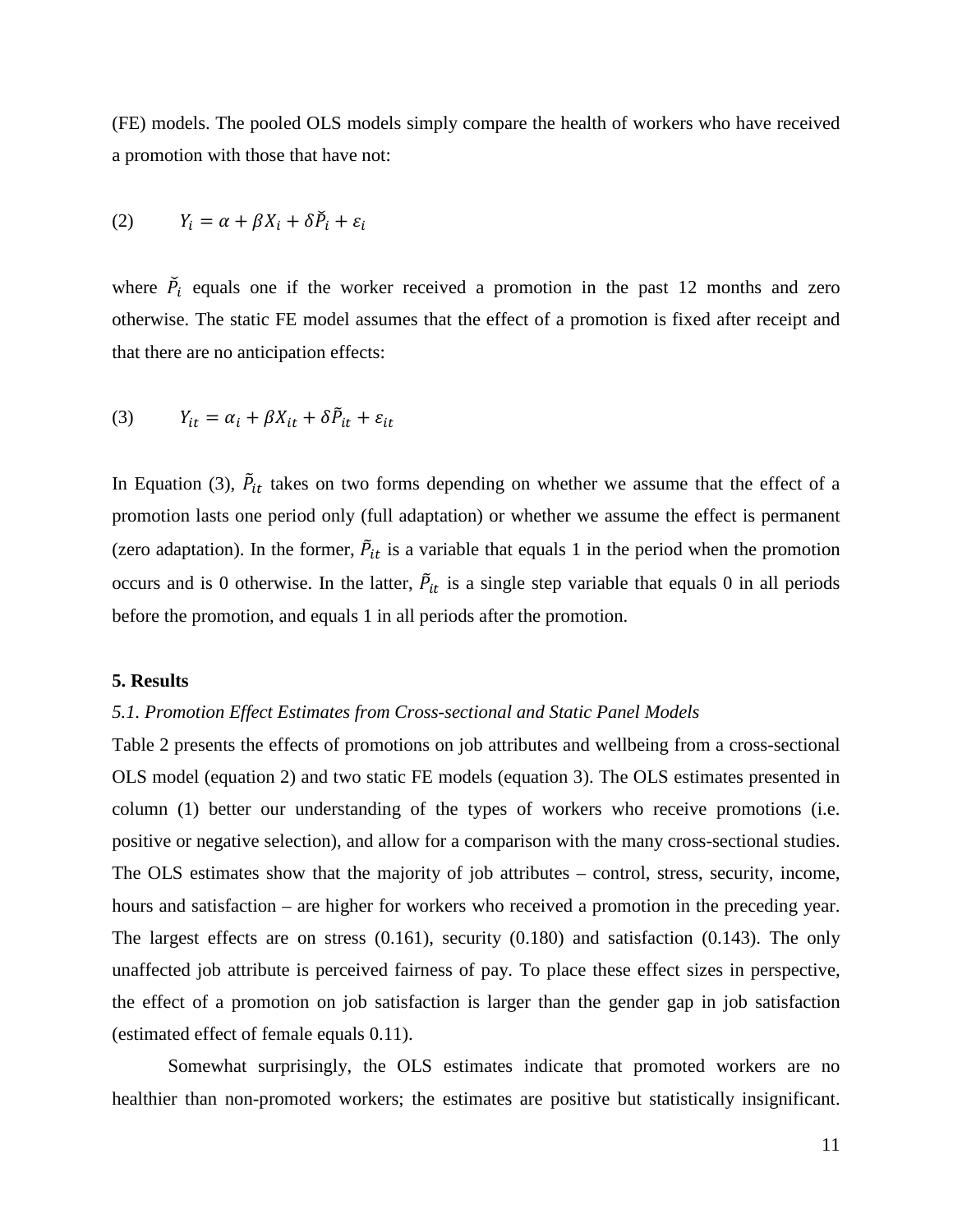Our *a priori* expectation was for significantly positive effects, driven at least in part by positive health selection into promotions; for an example of positive health selection in promotions see Case and Paxson's (2011) analysis of data from the Whitehall II Study.

Estimates from FE models assuming full adaptation and assuming zero adaptation are presented in columns (2) and (3), respectively. In both cases, they show that all attributes increase following a promotion; however, there are some noticeable differences between columns. For example, the job satisfaction estimate is over two times larger in the FE model with full adaptation than in the FE model with zero adaptation (0.152 vs. 0.061). This indicates that the effect of a promotion is significantly larger immediately after the promotion than in the longer term, i.e. there is adaptation in job satisfaction. Another similar example is job security (0.106 vs. 0.066).

The only significant wellbeing estimate is a positive effect on mental health in the full adaptation FE model. The estimate suggests that the mental health of workers who receive a promotion is 0.052 standard deviations higher in the year following a promotion than in other years. Interestingly, the estimated mental health effect in the zero adaptation model is negative and insignificant. As for the job satisfaction and job security attributes, this result indicates that the mental health effect immediately after the promotion is higher than the mental health effects 1+ years after the promotion. Again, this is evidence of adaptation.

Another insight from Table 2 can be gained by comparing OLS and FE estimates, as differences can be interpreted as evidence of selection (with respect to time invariant characteristics). In general, the fixed effect estimates are smaller than the OLS estimates, indicating that worker unobserved characteristics are positively correlated with both promotions and job attributes. For example, comparing columns (1) and (2), we can see that the FE estimates are much smaller for job stress, job security and income, suggesting that high-income workers with secure but stressful jobs are more likely to receive promotions than other workers. Conversely, the OLS estimate for pay fairness is much smaller than the corresponding FE estimates. This difference suggests that workers who are unsatisfied with their pay are more likely to receive promotions. The similarity of the job satisfaction OLS and FE estimates (assuming full adaptation) suggests that promotions are not correlated with worker fixed effects and is in accordance with the findings in Kosteas (2011), who concludes from this that "[i]t does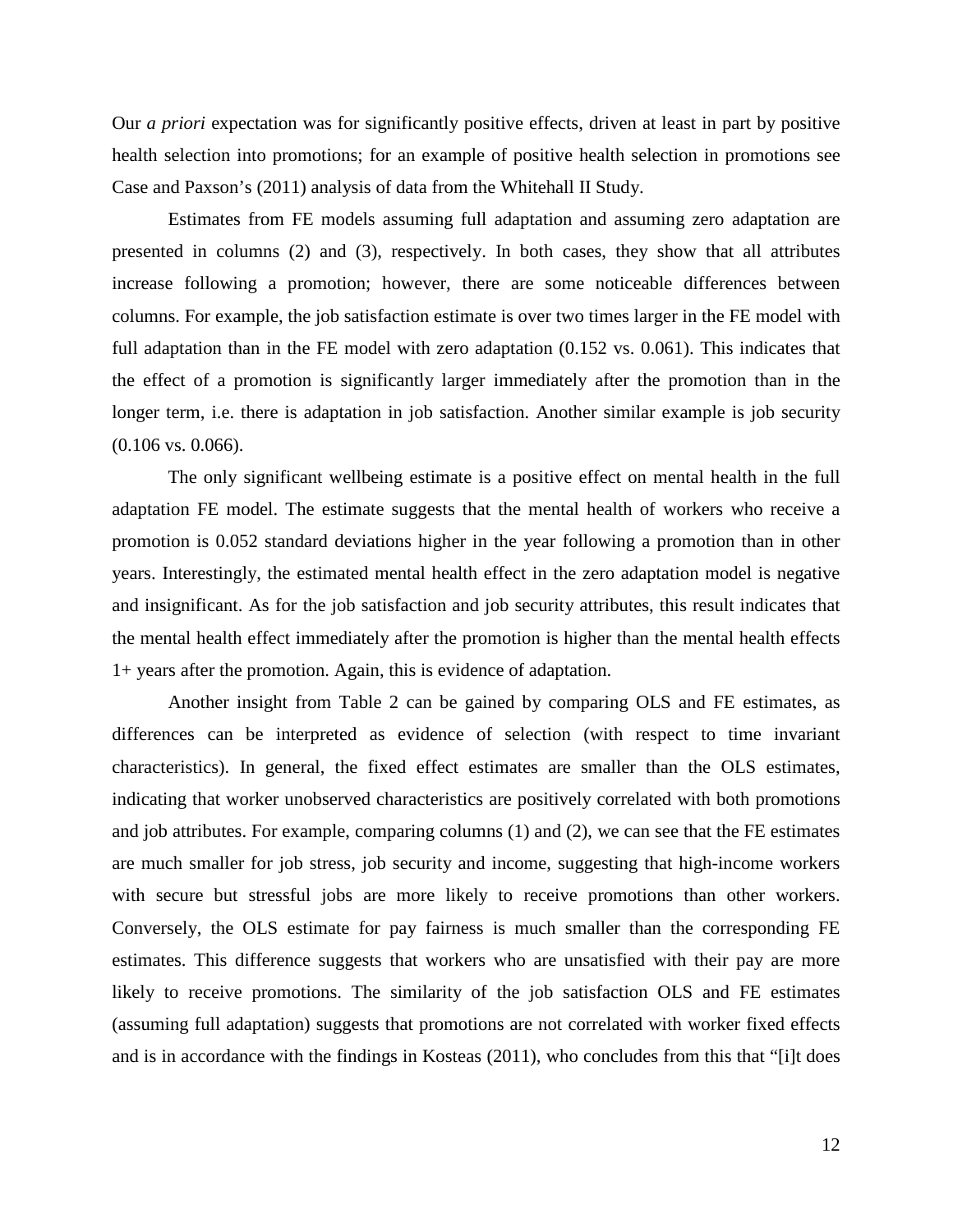not appear that people who are more inclined to be satisfied with their jobs are also more likely to be promoted."

#### *5.2. Effects of a Promotion on Status and Stress at Work*

As discussed in Section 4, the limitation of the FE estimates in Table 2 is that the use of a single variable to capture the effect of a promotion does not allow sufficient flexibility in the way a promotion can influence the dependent variables. Thus, in this sub-section we present results from a more flexible model (equation 1). This model allows for anticipation and adaptation effects, and has been applied in recent analyses of the effects of life events on life satisfaction (Frijters et al., 2011) and union status on job satisfaction (Powdthavee, 2011). Table 3 displays estimates of the relationship between receiving a promotion and status (control, security, pay fairness, log income), stress (stress, work hours) and overall job satisfaction. For each outcome, only the estimated coefficients of the main variables of interest – the lags and leads of a promotion occurring – are presented.<sup>[6](#page-15-0)</sup> Naturally, given the number of observed promotions every 6 months, the estimated effects are somewhat volatile. Despite this volatility, however, a clear picture emerges of how promotions affect work.

A common finding across attributes is the small and generally insignificant estimates prior to receipt of a promotion, i.e. there is little evidence of any anticipation.<sup>[7](#page-15-1)</sup> The insignificant before-promotion effects are unsurprising, because until the worker changes roles there should be little change in job attributes. Another common finding is a large positive effect after the promotion occurs, with the largest promotion effects occurring for most attributes 6-12 months after the promotion: 6-12 months after the promotion control increases by 0.112, stress increases by 0.082, security increases by 0.095, perceived pay fairness increases by 0.118, work hours increase by 1.25[8](#page-15-2) (0.136 SD), and job satisfaction increases by 0.109.<sup>8</sup> The peak at 6-12 months

<span id="page-15-0"></span><sup>&</sup>lt;sup>6</sup> In Appendix Table A1 we present the effects of an employer change. The results are as expected with large negative job satisfaction effects prior to the employer change (showing that job satisfaction is predictive of quits), and large positive job satisfaction effects after the employer change (at least in the short-term).

<span id="page-15-1"></span><sup>&</sup>lt;sup>7</sup> Given the multiple hypothesis (significance) tests conducted in Table 3, it is important to recognize the multiple comparisons problem, which increases the probability of committing a type 1 error. Though we signify statistical significance at the 5% level in Table 3, we typically apply a stricter cut-off  $-1\%$  level – when arguing for the statistical significance of individual coefficients.

<span id="page-15-2"></span><sup>&</sup>lt;sup>8</sup> While the effect sizes presented here in standard deviation units are useful in assessing and comparing the effects of promotions on different job attributes, it is likely that a standard deviation change in one job attribute (e.g. job control) will have different consequences for worker utility than a standard deviation change in another job attribute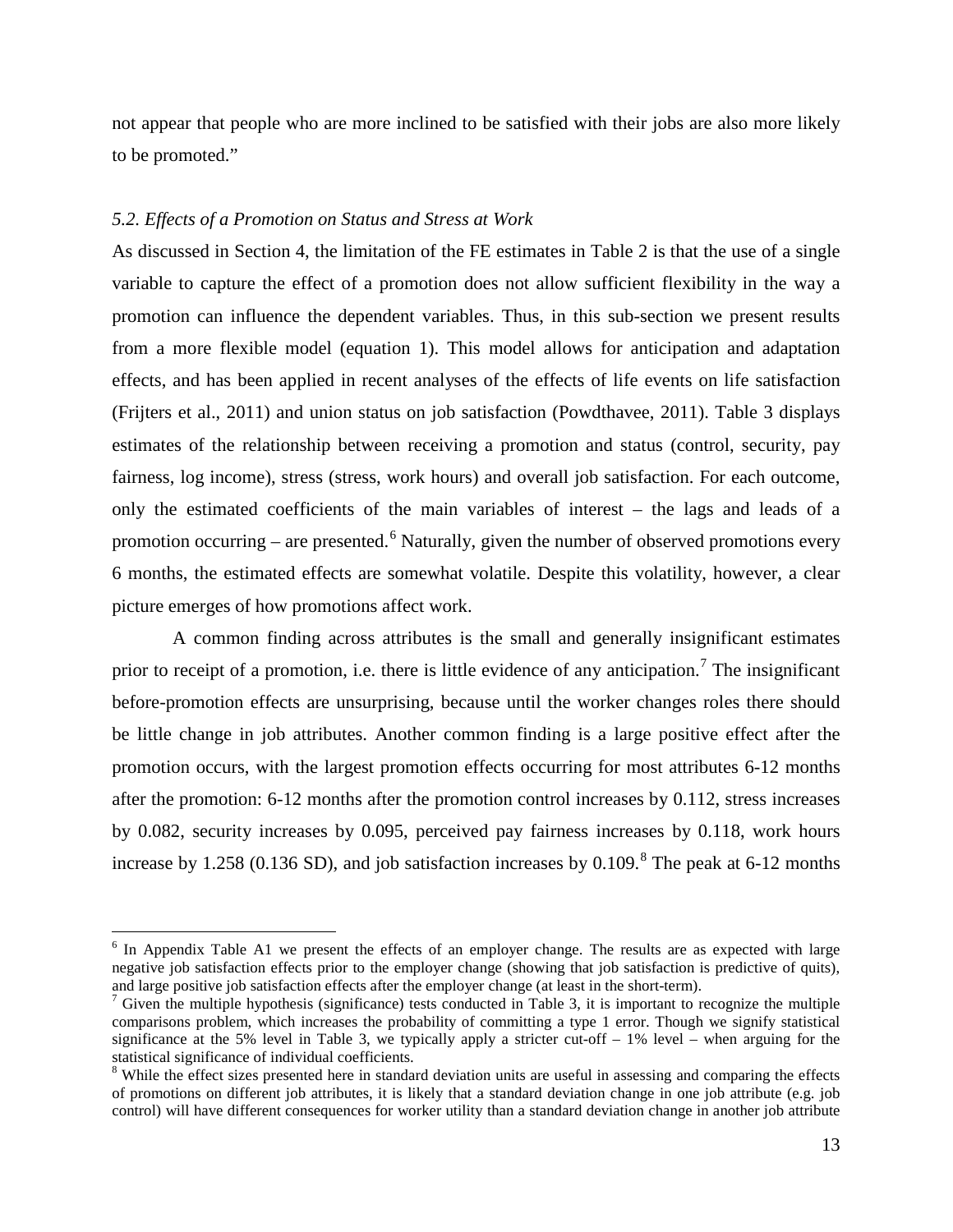for many (but not all) of the attributes may reflect a lag between the knowledge or expectation of a promotion, and the actual commencement of duties at the higher job level.

After the positive, short-run promotion effects, the attributes job security, pay fairness and job satisfaction trend downwards towards their pre-promotion baseline levels. For each of these attributes the estimated promotion effects after two years are jointly insignificant (p-values equal 0.259, 0.221 and 0.963), and over the three year post-promotion period, job security effects decrease from 0.106 to 0.035 and job satisfaction effects decrease from 0.156 to 0.004. The promotion effects on pay fairness initially increase to 0.127 at the two year mark but decrease thereafter and are not statistically different from zero after that. The adaptation in job satisfaction is at odds with Kosteas (2011), who finds that promotions received 3-4 years ago continue to have a significantly positive effect on job satisfaction, although he also finds that the effects of promotions on job satisfaction fades over time.

The adaptation in pay fairness is particularly interesting since it is well established that most promoted workers receive a significant wage increase (e.g. Johnston and Lee, 2012), and our results in Table 3 show that promotions significantly increase household disposable income (by around 4% per annum). Hence, the finding that promoted workers no longer feel they are "paid fairly for the things I do in my job", suggests that either the increase in pay is not commensurate with the (eventual) increase in workload, or that workers' income-comparison group changes with time (e.g. now comparing against co-workers at higher job rank) and that relative income effects begin to dominate absolute income effects (see Brown et al. 2008).

For the job attributes control, stress, income and hours, each joint F-test indicates that the effects are significantly different from zero 24+ months after the promotion (p-values equal 0.005, 0.008, 0.008 and <0.0001). For example, 36+ months after a promotion, control is 0.088 higher than prior to the promotion, stress is 0.058 higher, income is 3.3% higher, and hours are 1.141 higher. Thus, it appears there are positive and negative medium-term effects from promotions, and as a result it is difficult to predict the impact of promotions on wellbeing. It is possible that the negative and positive effects nullify one another, and the insignificant job satisfaction effects provide support for this hypothesis. However, job satisfaction may not encapsulate all of the job attributes, and so it is also possible that the extra status (increased

 $\overline{a}$ 

<sup>(</sup>e.g. job security). In other words, a one standard deviation increase in control may not be equally as 'good' as a one standard deviation increase in security.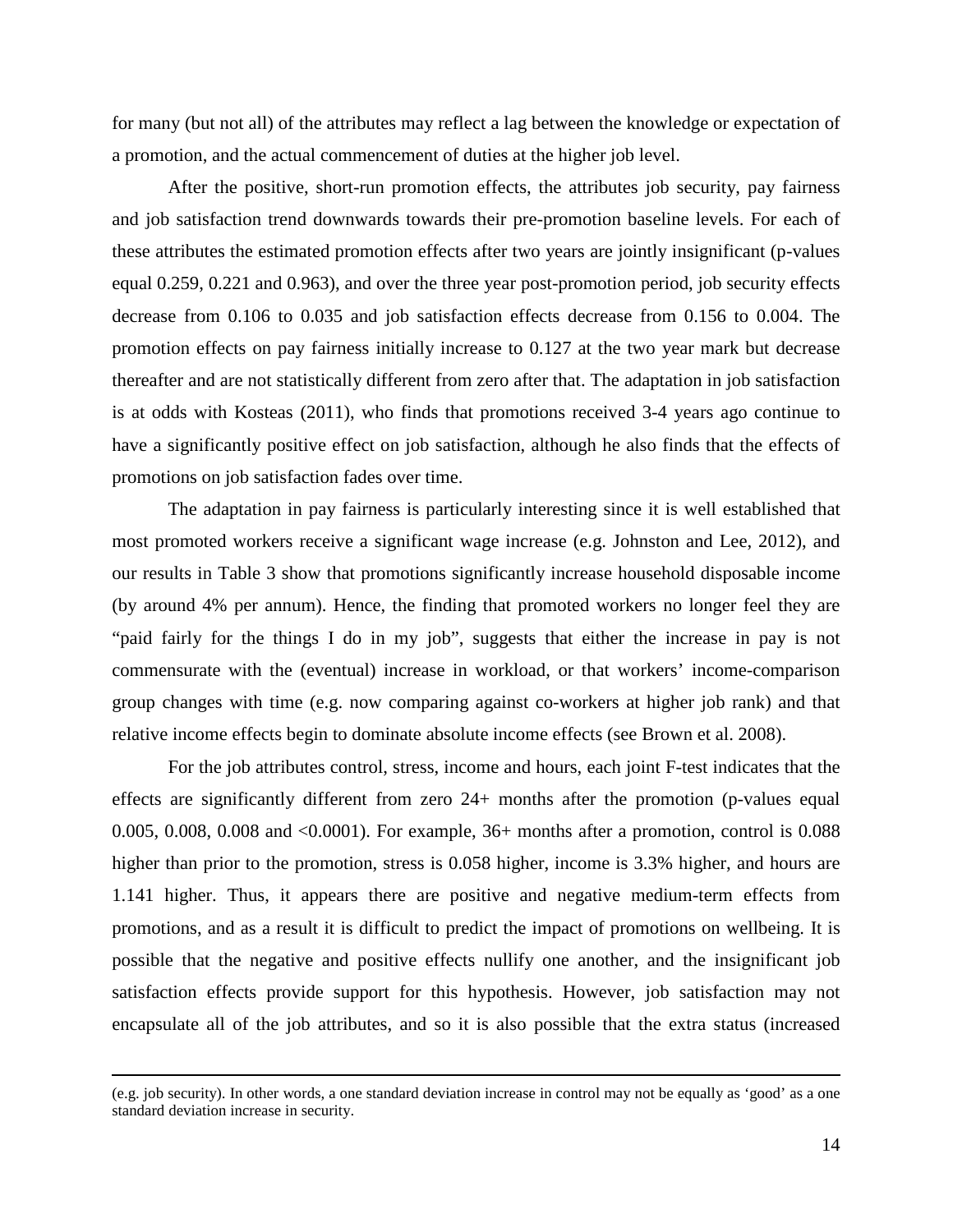control and income) dominates the extra stress (increased stress and work hours), or vice-versa. The following section attempts to shed light on this issue.

#### *5.3. Effects of a Promotion on Health and Happiness*

Table 4 presents the estimated wellbeing effects from receiving a promotion. Given the large impacts on status and stress observed in Table 3, in the short- and medium-term, the most striking aspect of the results is the lack of any large significant effects. General health, vitality and life satisfaction are unaffected in all time periods, with the insignificant effects generally less than 5% of a standard deviation. The only strongly significant effect is for mental health, which is little affected in the first two years, but becomes more negative thereafter: 24-30 months after a promotion the effect equals -0.078 and is significant at the 1% level (p-value equals 0.004); 30- 36 months and 3+ years after a promotion the effects equal -0.057 and -0.050, and are significant at the 10% level; and the F-test on the medium-term effects has a p-value equalling 0.013.

The generally insignificant effects, especially those in the short-term, indicate that large changes in job attributes do not necessarily lead to discernible changes in life satisfaction or in perceived health. A possible explanation is that the positive effects on health and happiness due to increased job control, security, pay fairness, income and overall satisfaction are negated by the negative health effects of increased stress and longer hours worked. Another possible explanation is that moderate changes in job satisfaction are insufficient to affect worker health and happiness levels. As Boyce and Oswald (2012) conjecture, it may take "a major change in [job] status to make a difference to physical and mental health." This conclusion runs contrary to many findings in the job satisfaction literature, which typically show a strongly positive relationship between job satisfaction and wellbeing (e.g. see Fischer and Sousa-Poza's (2008) panel-data analysis). However, we are not aware of any study in this literature that convincingly controls for the effects of health and happiness (due to non-work reasons) on self-reported job satisfaction. To control for such reverse causality an instrumental variables approach is needed, though it is hard to imagine an exogenous shock that influences health and happiness purely through its effect on job satisfaction.

Our somewhat surprising finding of no life satisfaction effects contrasts with findings in Di Tella et al. (2010) using the German Socioeconomic Panel. They report that there is little adaptation to job status changes after several years, where status changes are measured using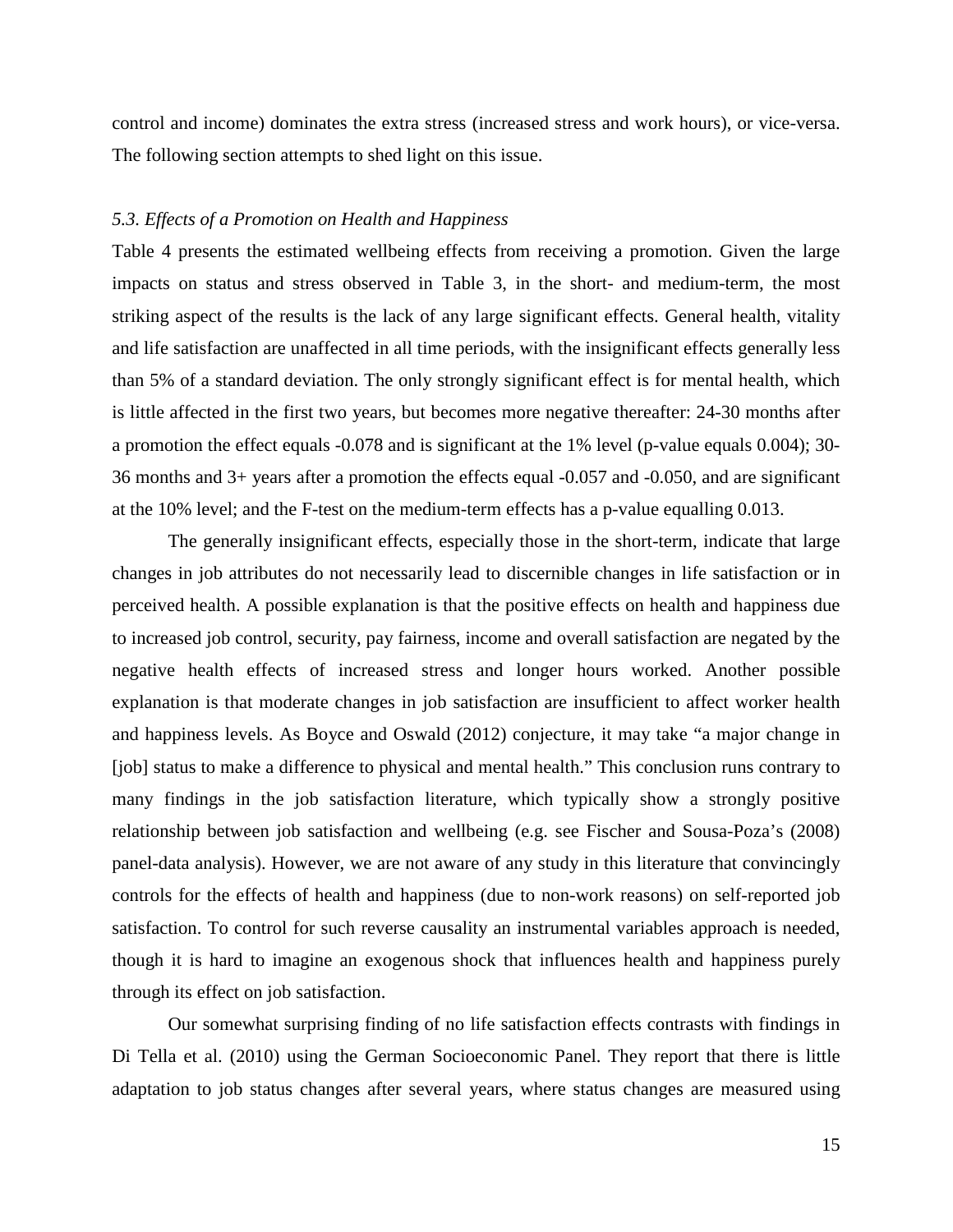changes in a subjective 'job prestige score' (ranging from 1 to 90) based on the Standard International Occupational Prestige Scale. However, these status changes do not necessarily capture promotions as many occupational titles remain the same even following a promotion (e.g. there is just one occupational category each for accountants and lawyers). Instead, their findings more likely reflect changes in vocation and its effect on happiness (e.g. a computer programmer increases in status if he/she becomes a school teacher). Our findings are generally consistent, however, with other results from the life satisfaction literature. A number of studies show that shocks to income and other major life events improve life satisfaction only in the short-run (e.g. Frijters et al., 2011). These results are often rationalised with the 'hedonic treadmill' or 'set-point' hypotheses, which postulates that people quickly return to their baseline levels of satisfaction following common life events (Fujita and Diener, 2005).

Given the 44 estimates presented in Table 4 and the 44 corresponding t-tests, it is sensible to view the one significant mental health effect at the 1% level (and the two significant mental health effects at the 10% level) with caution. We investigate the statistical robustness of this effect by splitting the mental health score into components that very broadly reflect anxiety and depression. The two anxiety-type questions are "Have you been a nervous person?" and "Have you felt calm and peaceful?", and the three depression-type questions are "Have you felt so down in the dumps that nothing could cheer you up?", "Have you felt down?", and "Have you been a happy person?". To each question respondents could answer with options ranging from (1) "All of the time" to (7) "None of the time"; we average and standardize the responses such that the anxiety and depression indices are increasing in good mental health (as the original mental health index does). The results strongly indicate that the medium-term mental health effects shown in Table 4 are driven by the anxiety-type questions. Promotions are estimated to reduce feelings of calm and peacefulness, and increase feelings of nervousness. In particular, the effect sizes (in standard deviation units) at 24-30, 30-36, and 36+ months equal -0.079 ( $p = 0.004$ ), -0.089 ( $p =$ 0.006) and -0.054 ( $p = 0.046$ ), and the medium-term F-test equals 4.89 ( $p = 0.002$ ). Given the strong statistical significance of these effects, we conclude that promotions do have a negative effect on aspects of mental health in the medium-term. Significantly, our finding of negative mental health effects is in-line with the results in Boyce and Oswald (2012). They find that workers promoted to manager from non-supervisory roles experience deterioration in their (GHQ) mental health, as compared to workers who are not promoted.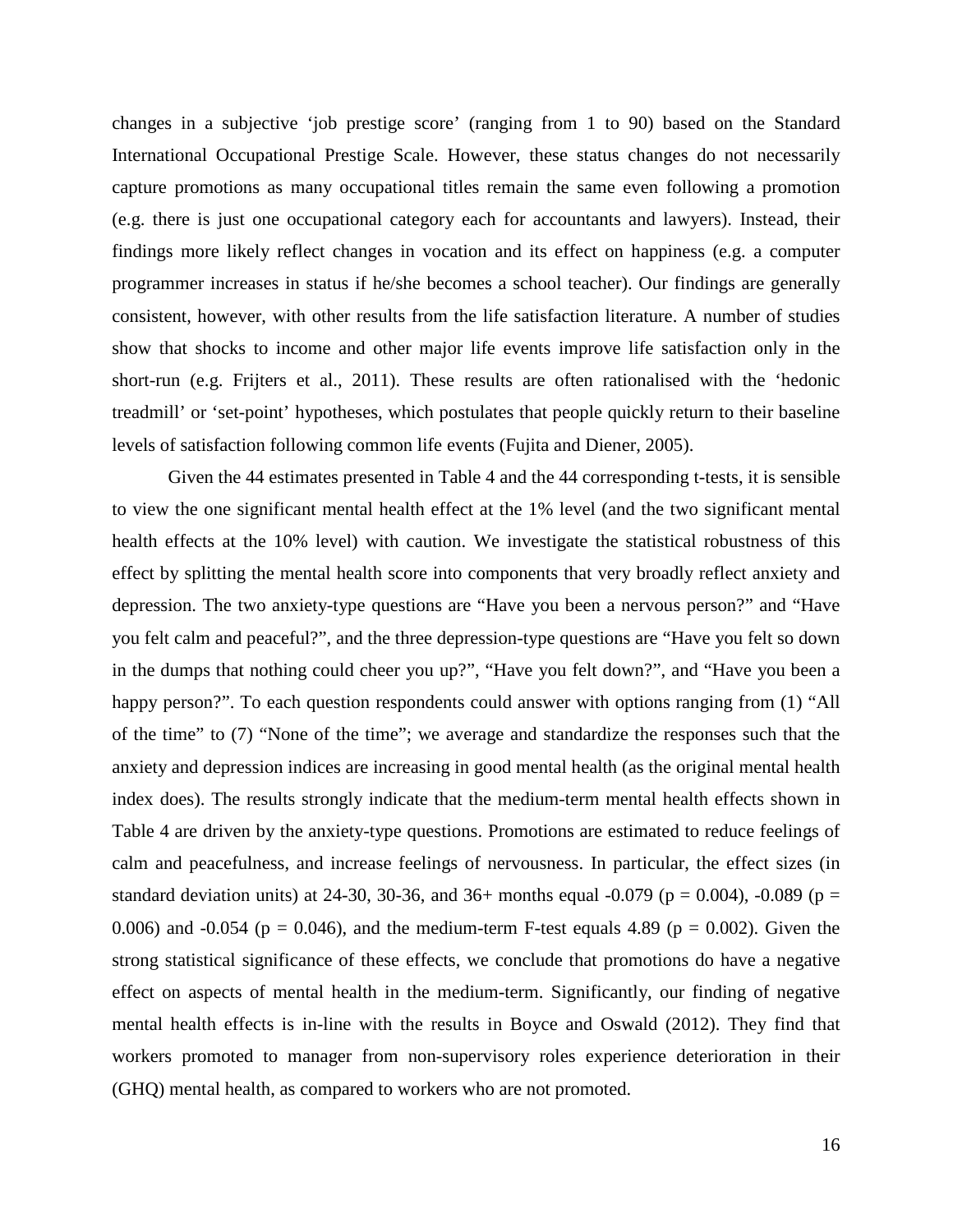The most likely explanation for the negative effects of promotions on mental health is that the additional job-related stress and work hours following a promotion outweigh the positive changes in job control and income. Figure 1 illustrates this potential explanation. It presents the dynamic effects of promotions on job satisfaction, job stress and the anxiety component of mental health. Note that for ease of interpretation the series have been slightly smoothed using a kernel-weighted local polynomial regression with an Epanechnikov kernel and a rule-of-thumb bandwidth, and thus the effect magnitudes in the Figure do not exactly match the figures in Tables 3 and 4. As can be clearly seen, promotion effects on job stress are high each year postpromotion, while at the same time the promotion effects on job satisfaction steadily decrease after the first 12 months. The effects on the anxiety component of mental health are roughly zero until the gap between stress and satisfaction opens up, at which point, the anxiety effects decrease (implying worse mental health) at a similar rate to satisfaction.

#### *5.4. Alternative Promotion Definition*

The results in Table 4 demonstrate that even though promotions have large effects on job-related status and stress, promotions have only small effects on worker wellbeing (except for mediumterm mental health). One possible explanation for this result is that only particularly important promotions are influential, and our promotion measure treats small and large promotions alike. For example, some reported promotions will consist of only a small step upwards on a firm's hierarchical ladder and these 'small' promotions may have no effect on worker wellbeing. On the contrary, other reported promotions will consist of a large jump in hierarchy and these 'large' promotions may greatly affect the worker. To test this proposition, we group small and large promotions into those with no or small wage increases, and those with large hourly wage increases  $(> 10\%)$ ; roughly two-thirds of promotions had large wage increases. Naturally, there will be some major changes in job rank that do not attract a significant increase in pay and hence our strategy will misallocate such cases; however, given our data an approach based upon wage increases is, in our view, best able to encompass different types of professions and employers.<sup>[9](#page-19-0)</sup> The results are similar to the results in Table 4: large promotions are insignificantly related to

<span id="page-19-0"></span><sup>&</sup>lt;sup>9</sup> An alternative approach is to group promotions based on whether the worker has moved from a non-supervisory role to a supervisory role, as in Boyce and Oswald (2012). This approach has the advantage of highlighting large changes in job rank. The disadvantage is that not all professions involve supervision of staff, and hence large promotions in these professions will all be misclassified as 'small'.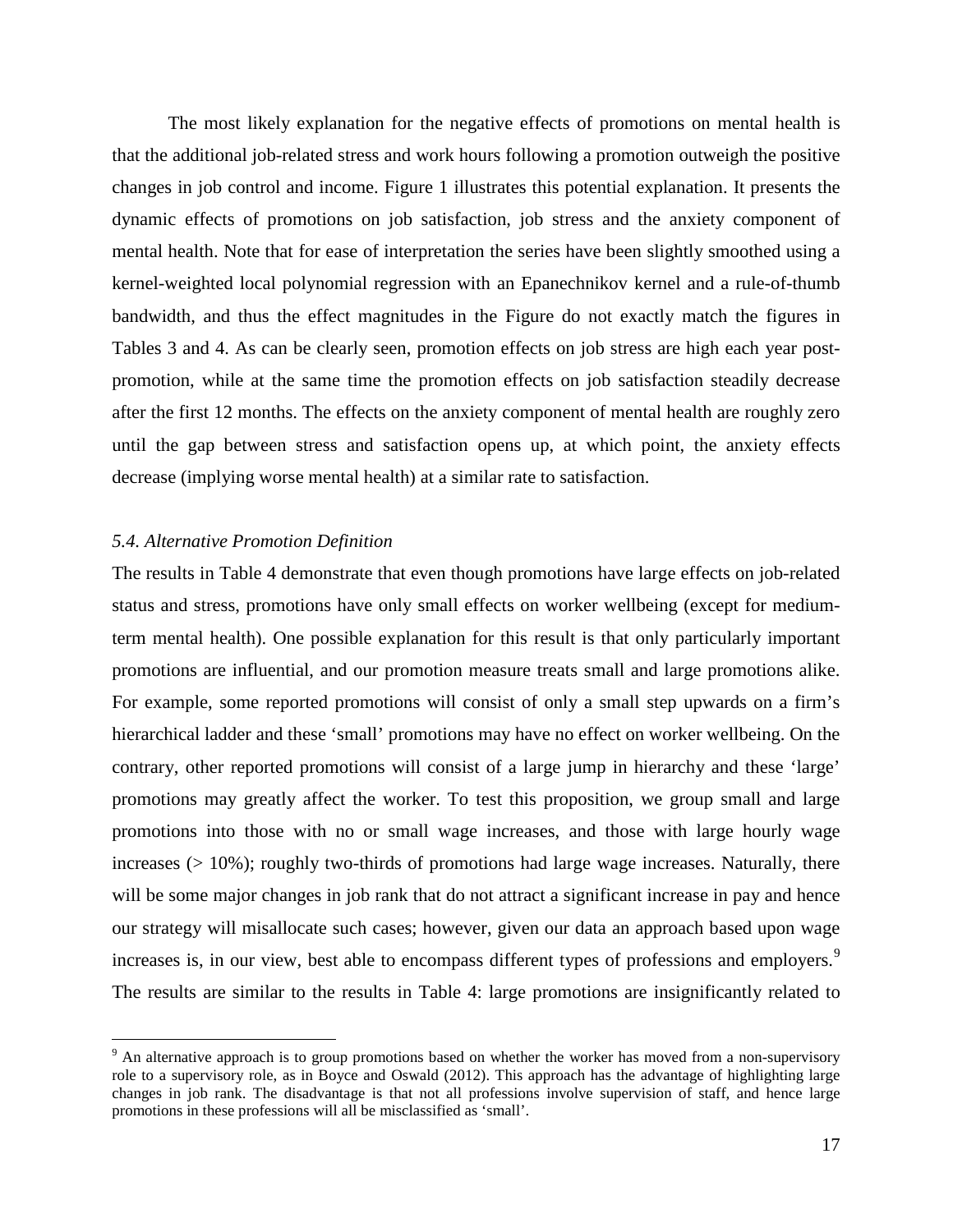general health, vitality and life satisfaction in every time period, and the largest effect is for mental health 30-36 months after a promotion (-0.089). The only noticeable difference is that the effects of large promotions on vitality are more negative. For example, 30-36 months after a promotion the effect equals -0.078 with p-value equalling 0.038.

#### **6. Subgroup Analysis**

The effects of a promotion operate through multiple channels and likely have heterogeneous effects, and so it is possible that the largely insignificant wellbeing estimates for the total sample are concealing important effects for certain subgroups of workers. We investigate this possibility by re-estimating the promotion effects on wellbeing for several subgroups: (i) age  $( $40 \text{ and } \geq 40$$ at the beginning of the panel); (ii) gender; and (iii) highest educational attainment (non-university graduate and university graduate).<sup>[10](#page-20-0)</sup> The first and most important conclusion from these additional analyses is that promotions have little effect on health and happiness, regardless of age, gender or education. Thus, the somewhat surprising conclusion that promotions are not good for health and happiness appears robust. The second conclusion is that the significantly negative mental health effects seen for the full-sample (Table 4) are repeated for younger workers (-0.088 at 24-30 months), male workers (-0.092 at 24-30 months), and less educated workers (-0.093 at 24-30 months and -0.108 at 30-36 months), but not for older, female and highly educated workers. If we re-estimate the mental health regression model for male workers who are <40 and who do not hold university degrees (632 workers and 4566 observations), the negative mental health effects are particularly strong:  $-0.168$  at 24-30 months (p-value = 0.003) and  $-0.216$  at 30-36 months (p-value = 0.007), and the medium-term F-test equals 5.93 (p-value  $= 0.0005$ ). If we also split mental health by anxiety-type and depression-type questions, the results again show that the mental health effects are primarily driven by anxiety-type feelings: medium-term F-test equals  $6.31$  (p-value = 0.0003).

It is unclear why promotions have particularly large negative effects on young, male, lower educated workers. The effects of promotions on job attributes for this subgroup do not indicate that these workers experience more stress than other promoted workers. In fact, their job satisfaction increases slightly more following a promotion (0.159 at 0-6 months and 0.132 at 6-

<span id="page-20-0"></span> $10$  These estimated effects are available from the authors upon request.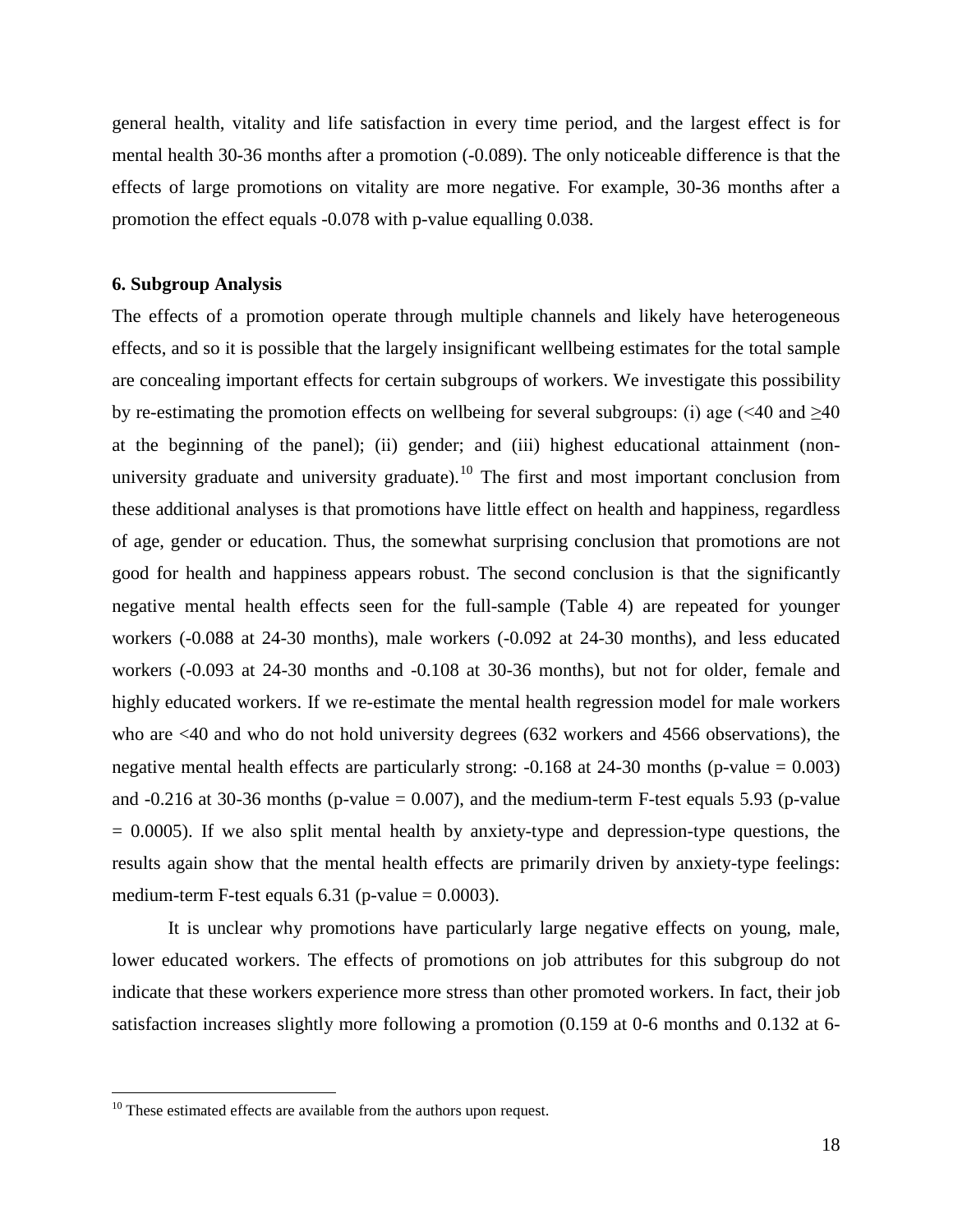12 months) than for other workers (0.154 at 0-6 months and 0.108 at 6-12 months). Moreover, there are no strikingly large effects for hours worked or job stress for this subgroup.

In an attempt to explain the negative mental health effects for these workers, we examined whether promotions for young men with low education were more likely to involve moves to supervisory roles, which may be a particularly stressful change for this subset of workers. However, the data does not support this hypothesis, with the effect of promotions on the probability of having supervisory responsibilities being smaller for these workers than for other workers. Interestingly though, young men with low education who receive a promotion experience particularly large positive gains in job control, relative to other workers (around 2.5 times larger), suggesting that their roles do change significantly.

#### **7. Conclusion**

Are promotions good for us? To answer this question, we first examined changes in workers' perceptions of their job in the lead up to receiving their promotion and in the several years afterwards. Perhaps unsurprisingly, we find that in the first year or two afterwards, workers feel their jobs are more secure, they have more control (decision-making freedom), and they are more fairly paid, while at the same time, they feel more stressed and work longer hours. Overall, worker job satisfaction is significantly higher than it was preceding the promotion. By the three year mark, however, the positive feelings are largely absent. Workers no longer feel more secure or well paid (despite having higher incomes and greater job control), and their overall job satisfaction has returned to pre-promotion levels, while in contrast, stress and work hours remain high.

Surprisingly, the positive promotion effects in the short-term and the negative effects in the longer-term do not translate in to large wellbeing effects. We find no evidence that promotions impact general health or life satisfaction, before or after receiving the promotion. The only significant promotion effects are for mental health: in the medium term  $-2+$  years after promotion receipt – worker mental health is significantly lower than before the promotion. The negative mental health effects are primarily driven by anxiety-type feelings, with promotions estimated to reduce feelings of calm and peacefulness, and increase feelings of nervousness. In addition, the effects are particularly severe for younger male workers without university degrees.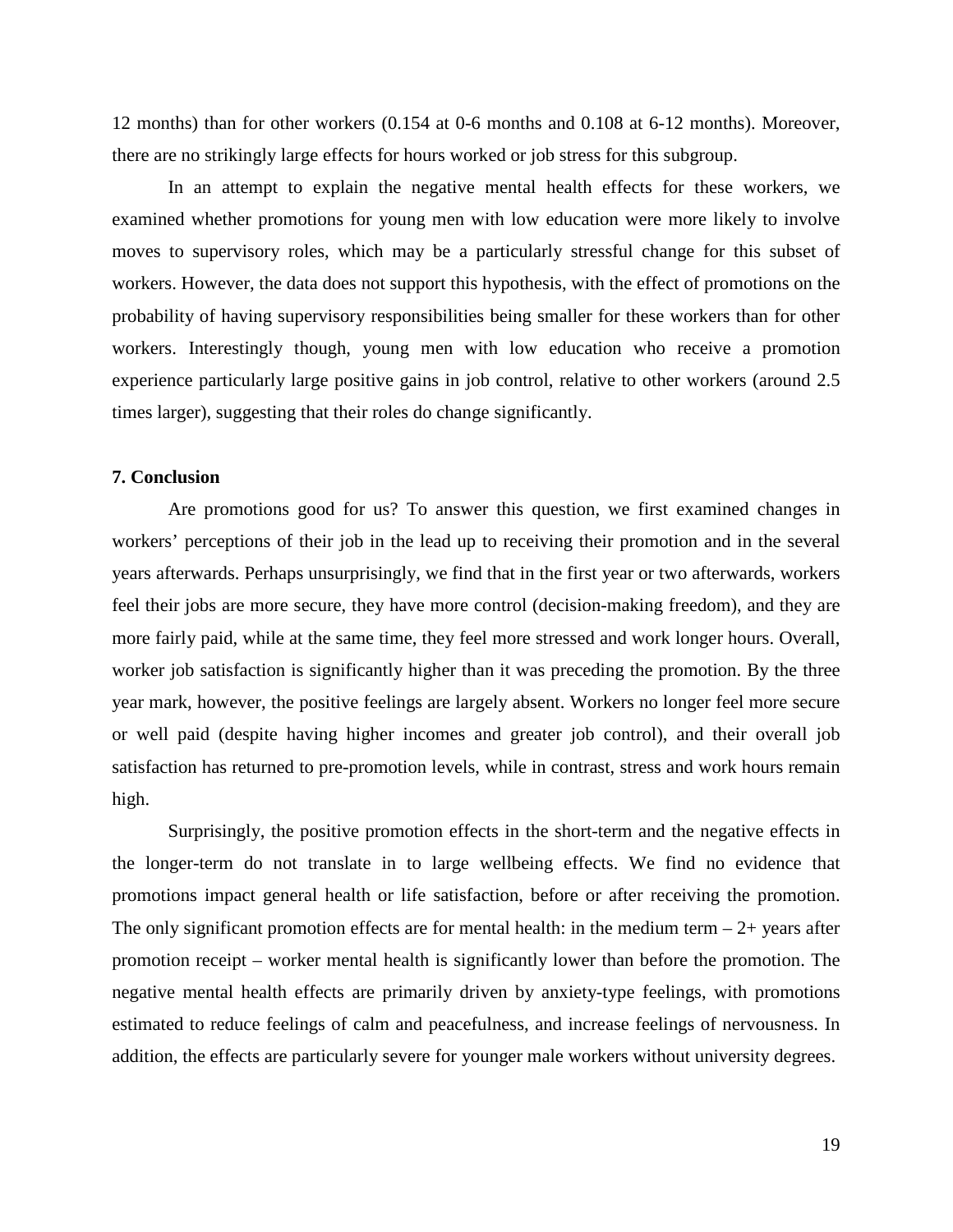In conclusion, we find that promotions do not greatly influence workers' wellbeing one way or the other, and if anything, there appears to be negative mental health effects for certain groups of workers. Given this result, it is interesting that workers throughout the world, in all types of industries and occupations, strive to be promoted.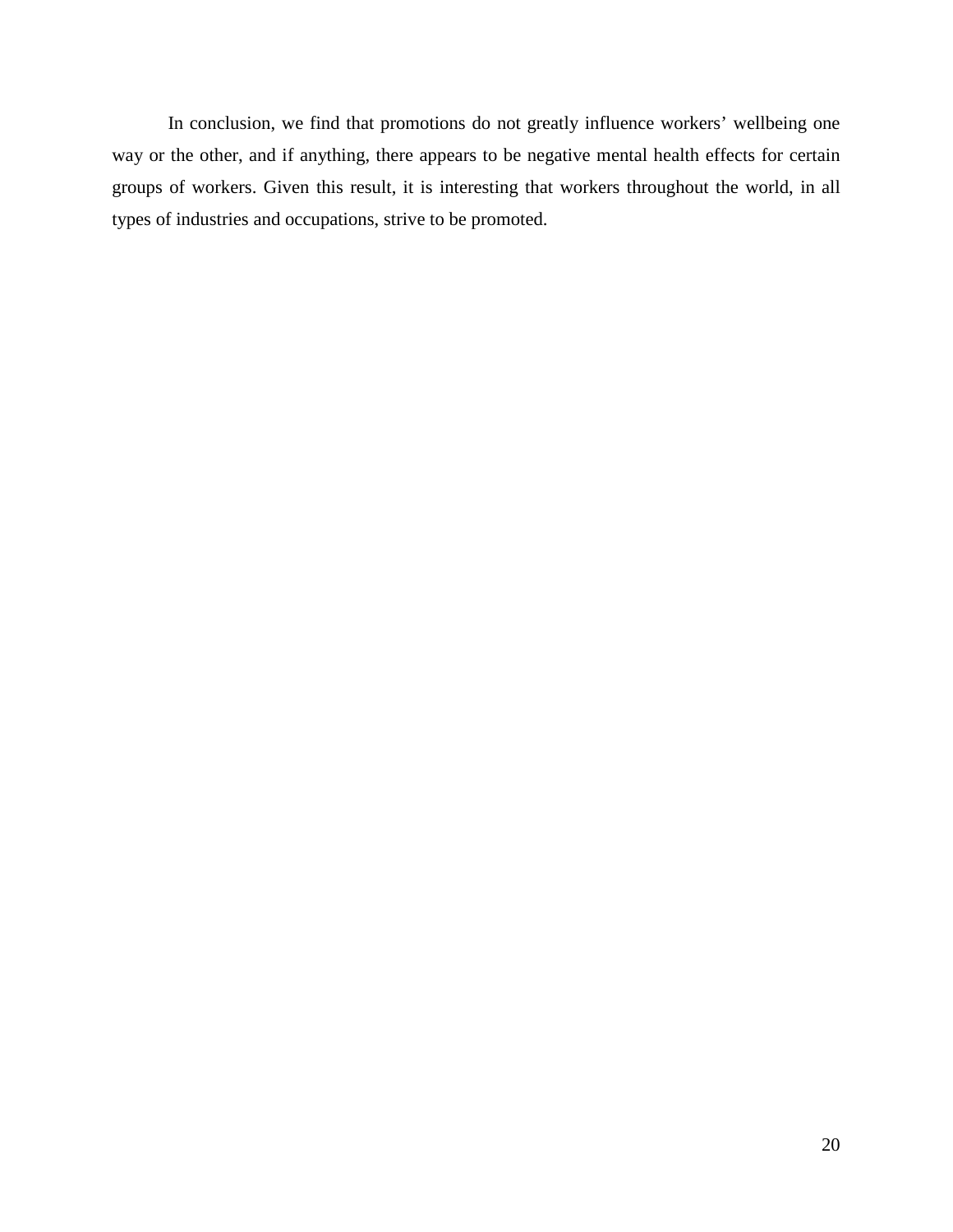#### **References**

- Bosma, Hans, Michael Marmot, Harry Hemingway, Amanda Nicholson, Eric Brunner, and Stephen Stansfeld. 1997. Low job control and risk of coronary heart disease in Whitehall II (prospective cohort) study. *British Medical Journal*, 314(7080): 558–65.
- Boyce, Christopher, and Andrew Oswald. 2012. Do people become healthier after being promoted? *Health Economics*, 21(5): 580-96.
- Brown, Gordon, Jonathan Gardner, Andrew Oswald, and Jing Qian. 2008. Does wage rank affect employees' wellbeing? *Industrial Relations*, 47(3): 355–89.
- Case, Anne, and Christina Paxson. 2011. The long reach of childhood health and circumstance: evidence from the Whitehall II study. *Economic Journal*, 121(554): F183–F204.
- Clark, Andrew, Ed Diener, Yannis Georgellis, and Richard Lucas. 2008. Lags and leads in life satisfaction: a test of the baseline hypothesis. *Economic Journal*, 118(529): F222–F239.
- Cutler, David, Angus Deaton, and Adriana Lleras-Muney. 2006. The determinants of mortality. *Journal of Economic Perspectives,* 20(3): 97–120.
- Di Tella, Rafael, John Haisken-DeNew, and Robert MacCulloch. 2010. Happiness adaptation to income and to status in an individual panel. *Journal of Economic Behavior and Organization*, 76(3): 834–52.
- Faragher, Brian, Monica Cass, and Cary Cooper. 2005. The relationship between job satisfaction and health: a meta-analysis. *Occupational and Environmental Medicine*, 62(2): 105–12.
- Ferrie, Jane, Martin Shipley, Stephen Stansfeld, and Michael Marmot. 2002. Effects of chronic job insecurity and change in job security on self reported health, minor psychiatric morbidity, physiological measures, and health related behaviours in British civil servants: the Whitehall II study. *Journal of Epidemiology and Community Health,* 56(6): 450–54.
- Fischer, Justina, and Alfonso Sousa-Poza. 2009. Does job satisfaction improve the health of workers? New evidence using panel data and objective measures of health. *Health Economics*, 18(1): 71–89.
- Francesconi, Marco. 2001. Determinants and consequences of promotions in Britain. *Oxford Bulletin of Economics and Statistics*, 63(3): 279–310.
- Frijters, Paul, John Haisken-DeNew, and Michael Shields. 2005. The causal effect of income on health: evidence from German reunification. *Journal of Health Economics*, 24(5): 997–1017.
- Frijters, Paul, David Johnston, and Michael Shields. 2011. Life satisfaction dynamics with quarterly life event data. *Scandinavian Journal of Economics*, 113(1): 190–211.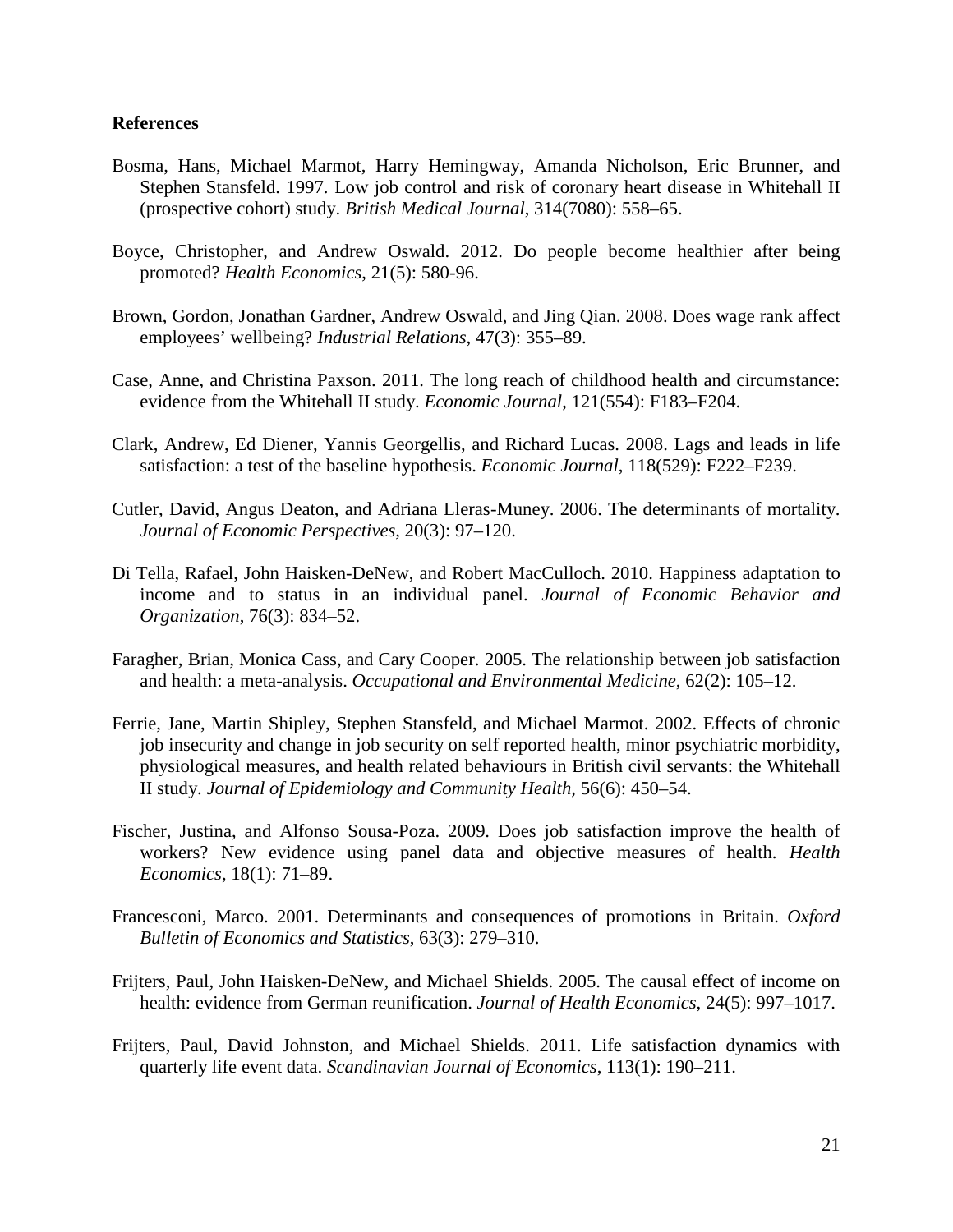- Fujita, Frank, and Ed Diener. 2005. Life satisfaction set-point: stability and change. *Journal of Personality and Social Psychology*, 88(1): 158–64.
- Greiner, Alfred. 2008. An economic model of work-related stress. *Journal of Economic Behavior and Organization*, 66(2): 335–46.
- Griffin, Joan, Rebecca Fuhrer, Stephen Stansfeld, and Michael Marmot. 2002. The importance of low control at work and home on depression and anxiety: do these effects vary by gender and social class? *Social Science and Medicine*, 54(5): 783–98.
- Johnson, David, Jonathan Parker, and Nicholas Souleles. 2006. Household expenditure and the income tax rebates of 2001. *[American Economic Review](http://www.jstor.org/action/showPublication?journalCode=amereconrevi)*, 96(5): 1589–1610.
- Johnston, David, and Wang-Sheng Lee. 2012. Climbing the job ladder: new evidence of gender inequity. *Industrial Relations: A Journal of Economy and Society*, 51(1): 129–51.
- Karasek, Robert. 1979. Job demands, job decision latitude and mental strain: implications for job redesign. *Administrative Science Quarterly*, 24(2): 285-308.
- Karasek, Robert, and Tores Theorell. 1990. *Healthy Work: Stress, Productivity and the Reconstruction of Working Life.* Basic Books: New York.
- Kosteas, Vasilios. 2011. Job satisfaction and promotions. *Industrial Relations*, 50(1): 174-94.
- Kuper, Hannah, and Michael Marmot. 2003. Job strain, job demands, decision latitude, and risk of coronary heart disease within the Whitehall II study. *Journal of Epidemiology and Community Health*, 57(2): 147–53.
- Marmot, Michael. 2002. The influence of income on health: views of an epidemiologist. *Health Affairs*, 21(2): 31–46.
- Marmot, Michael, Hans Bosma, Harry Hemingway, Eric Brunner, and Stephen Stansfeld. 1997. Contribution of job control and other risk factors to social variations in coronary heart disease incidence. *Lancet*, 350(9073): 235–39.
- Morgeson, Frederick, and Stephen Humphrey. 2006. The work design questionnaire (WDQ): developing and validating a comprehensive measure for assessing job design and the nature of work. *Journal of Applied Psychology*, 91(6): 1321-39.
- North, Finoa, Leonard Syme, Amanda Feeney, Martin Shipley, and Michael Marmot. 1996. Psychosocial work environment and sickness absence among British civil servants: the Whitehall II study. *American Journal of Public Health,* 86(3): 332-40.
- Powdthavee, Nattavudh. 2011. Anticipation, free-rider problem, and adaptation to trade union: re-examining the curious case of dissatisfied union members. *Industrial and Labor Relations Review*, forthcoming.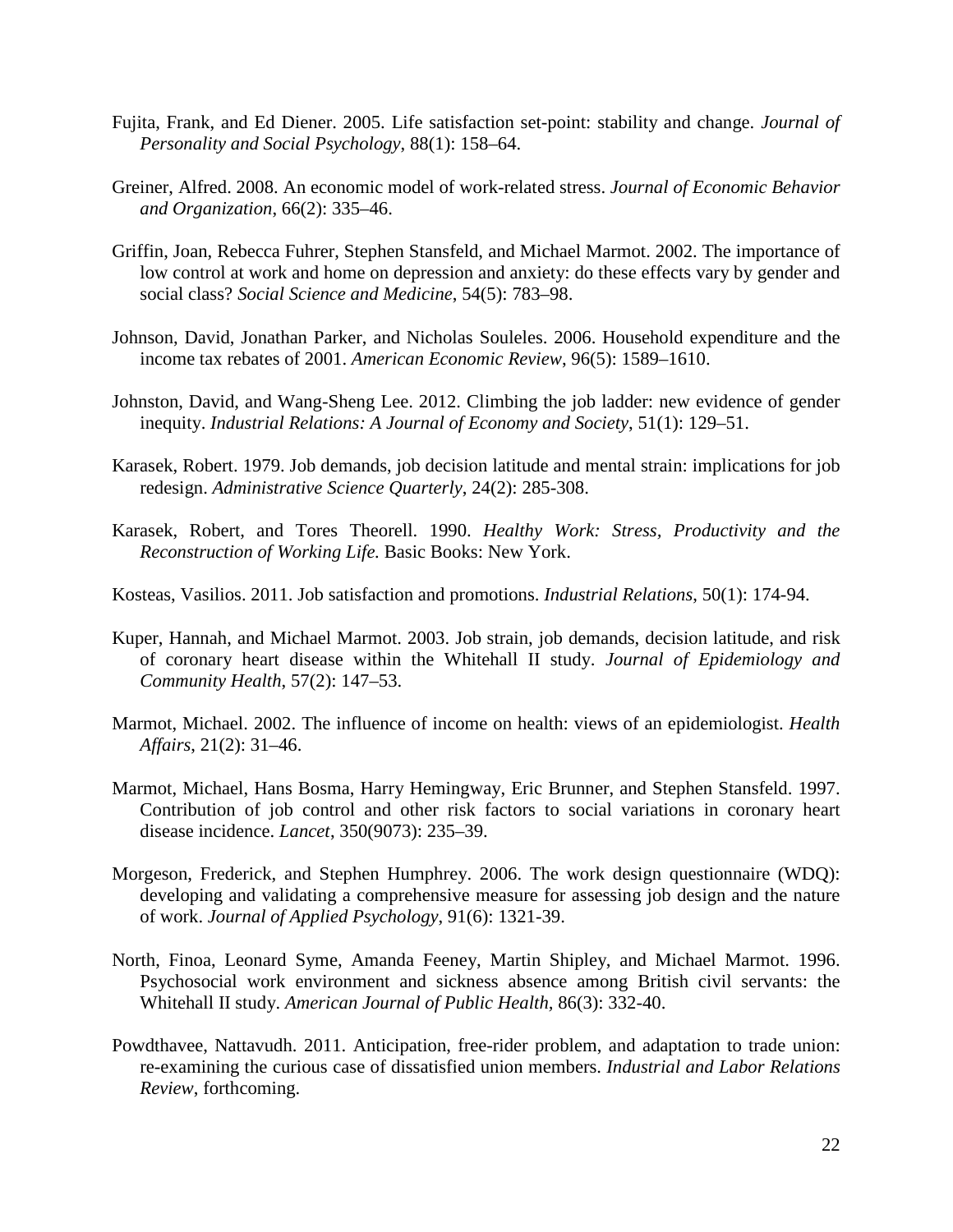Selye, Hans. 1974. *Stress Without Distress*. New York: Lippencott.

- Siegrist, Johannes. 1996. Adverse health effects of high-effort/low-reward conditions. *Journal of Occupational Health Psychology*, 1(1): 27–41.
- Sparks, Kate, Cary Cooper, Yitzhak Fried, and Arie Shirom. 1997. The effects of work hours on health: a meta-analytic review. *Journal of Occupational and Organizational Psychology,*  70(4): 391–408.
- Stansfeld, Stephen, Hans Bosma, Harry Hemingway, and Michael Marmot. 1998. Psychosocial work characteristics and social support as predictors of SF-36 functioning: the Whitehall II study. *Psychosomatic Medicine,* 60(3): 247–55.
- Stansfeld, Stephen, Rebecca Fuhrer, Martin Shipley, and Michael Marmot. 1999. Work characteristics predict psychiatric disorder: prospective results from the Whitehall II study. *Occupational and Environmental Medicine*, 56(5): 302–07.
- Van der Doef, Margot, and Stan Maes 1999. The job demand-control(-support) model and psychological wellbeing: a review of 20 years of empirical research. *Work and Stress*, 13(2): 87–114.
- Van Vegchel, Natasja, Jan de Jonge, Hans Bosma, and Wilmar Schaufeli. 2005. Reviewing the effort-reward imbalance model: drawing up the balance of 45 empirical studies. *Social Science and Medicine*, 60(5): 1117–31.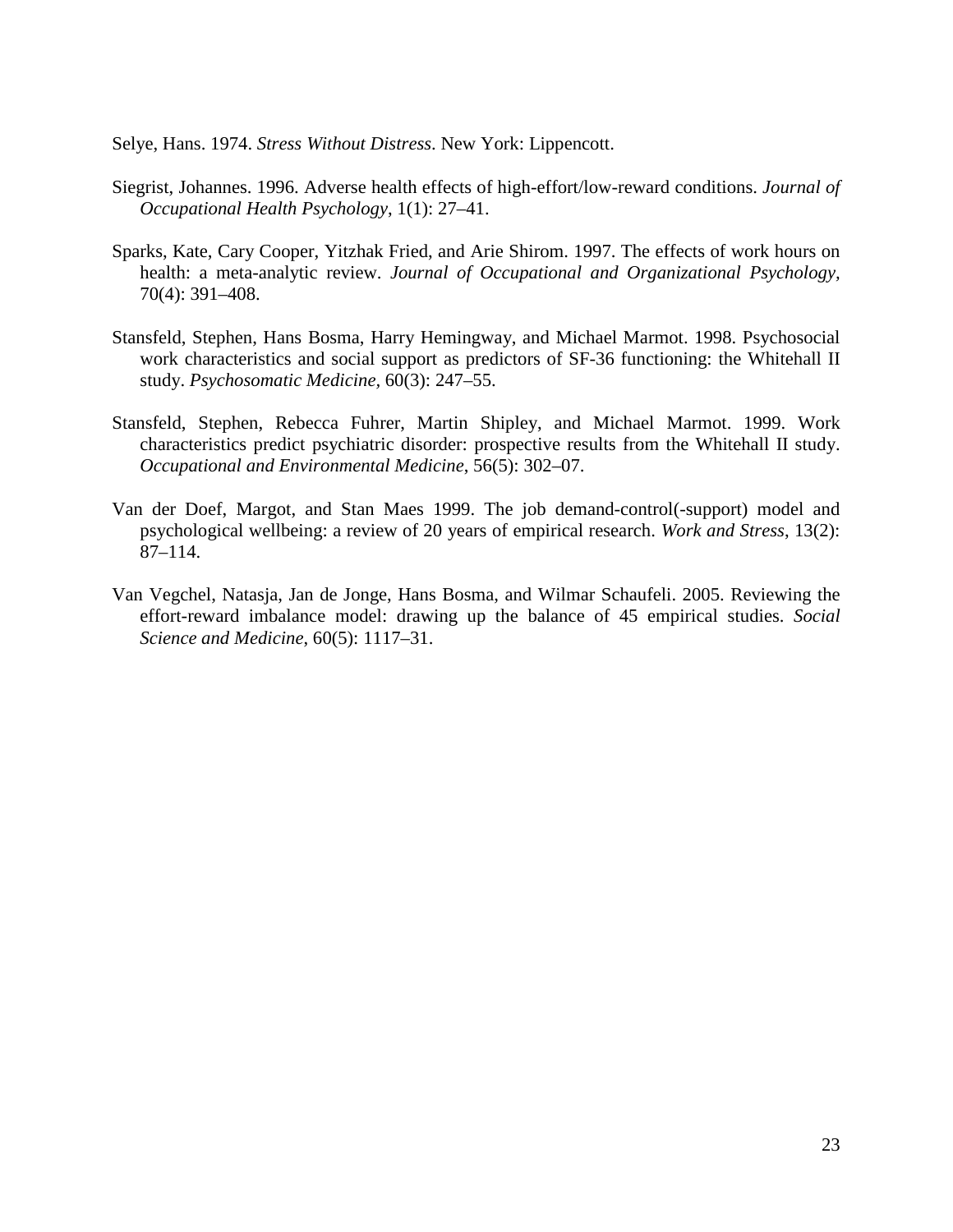| Variable                          | Mean  | Std Dev. | Min      | Max            |
|-----------------------------------|-------|----------|----------|----------------|
| <b>Job Attributes</b>             |       |          |          |                |
| Control                           | 4.429 | 1.515    | 1        | 7              |
| <b>Stress</b>                     | 3.445 | 1.293    | 1        | 7              |
| Security                          | 5.475 | 1.211    | 1        | $\overline{7}$ |
| Pay fairness                      | 4.618 | 1.584    | 1        | $\overline{7}$ |
| Log income                        | 11.06 | 0.514    | 3.833    | 13.019         |
| Hours                             | 44.54 | 9.267    | 30       | 120            |
| Satisfaction                      | 7.681 | 1.524    | $\theta$ | 10             |
| Health and Wellbeing              |       |          |          |                |
| General Health                    | 73.63 | 17.43    | 0        | 100            |
| Vitality                          | 63.78 | 17.61    | $\theta$ | 100            |
| <b>Mental Health</b>              | 77.51 | 14.37    | 0        | 100            |
| <b>Life Satisfaction</b>          | 7.865 | 1.198    | $\theta$ | 10             |
| <b>Selected Control Variables</b> |       |          |          |                |
| Age                               | 42.30 | 10.34    | 18       | 64             |
| <b>University Degree</b>          | 0.328 | 0.470    | 0        | 1              |
| Certificate                       | 0.256 | 0.436    | 0        | 1              |
| <b>High School</b>                | 0.134 | 0.341    | 0        | 1              |
| Couple                            | 0.750 | 0.433    | 0        |                |
| Divorced/Separated                | 0.092 | 0.289    | 0        | 1              |
| Number of Children                | 0.715 | 1.022    | 0        | 8              |

Table 1: Description of Job Attribute, Wellbeing and Control Variables

*Note*: Sample size used to calculate descriptive statistics equals 19,306.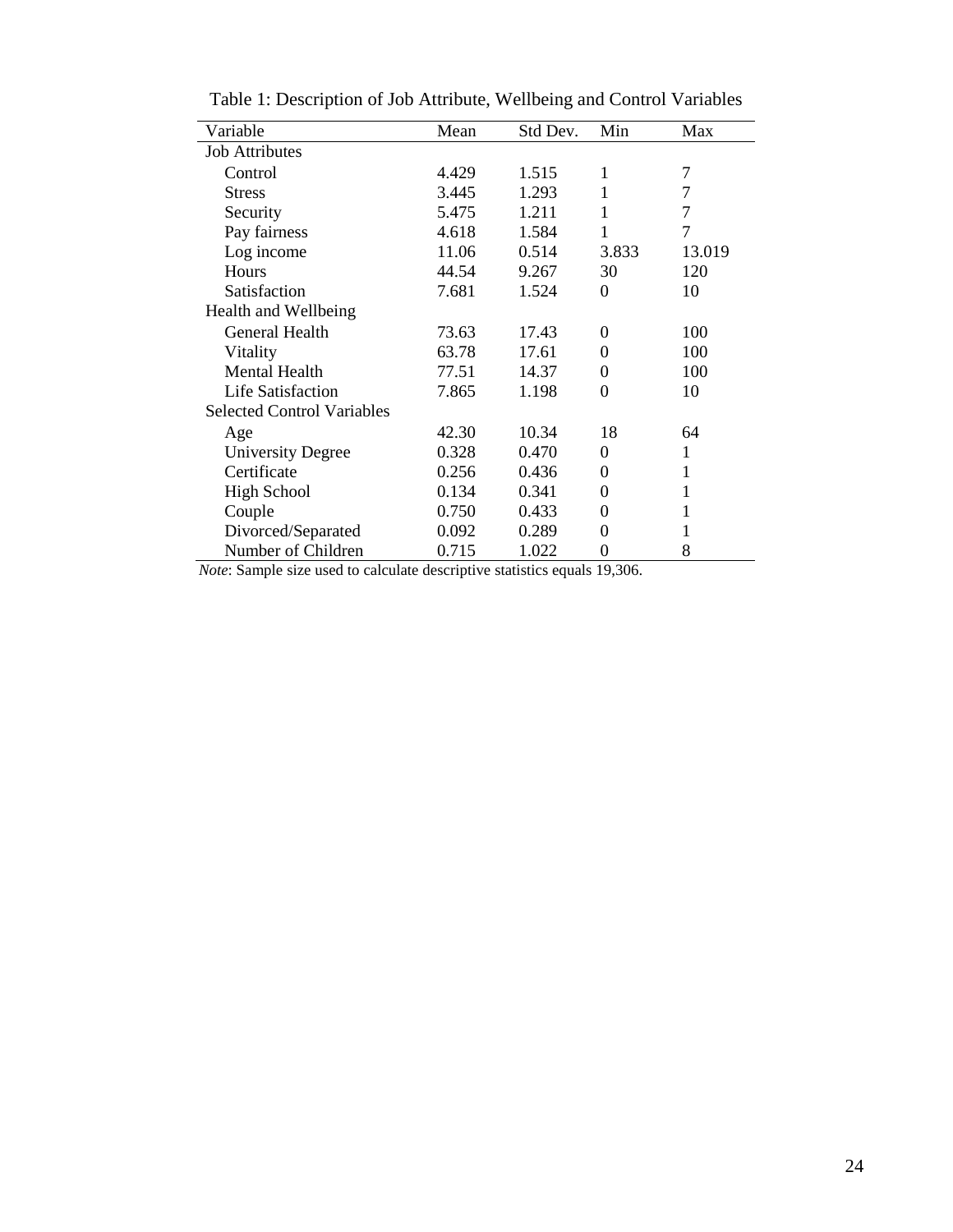|                       |            |           |            | FE with full |            | FE with zero |
|-----------------------|------------|-----------|------------|--------------|------------|--------------|
|                       | Pooled OLS |           |            | adaptation   |            | adaptation   |
|                       | Estimate   | <b>SE</b> | Estimate   | <b>SE</b>    | Estimate   | <b>SE</b>    |
| <b>Job Attributes</b> |            |           |            |              |            |              |
| Control               | $0.098***$ | (0.028)   | $0.087***$ | (0.017)      | $0.087**$  | (0.013)      |
| <b>Stress</b>         | $0.161***$ | (0.028)   | $0.048^*$  | (0.019)      | $0.065***$ | (0.014)      |
| Security              | $0.180**$  | (0.026)   | $0.106***$ | (0.020)      | $0.066$ ** | (0.015)      |
| Pay fairness          | 0.033      | (0.028)   | $0.070***$ | (0.022)      | $0.080**$  | (0.016)      |
| Log income            | $0.061***$ | (0.013)   | 0.003      | (0.008)      | $0.030***$ | (0.008)      |
| Hours                 | $0.947**$  | (0.263)   | $0.856***$ | (0.154)      | $0.836**$  | (0.123)      |
| Satisfaction          | $0.143***$ | (0.025)   | $0.152$ ** | (0.022)      | $0.061***$ | (0.016)      |
| Health and Wellbeing  |            |           |            |              |            |              |
| General Health        | 0.048      | (0.030)   | 0.004      | (0.016)      | 0.008      | (0.013)      |
| Vitality              | 0.022      | (0.028)   | 0.032      | (0.017)      | $-0.003$   | (0.013)      |
| <b>Mental Health</b>  | 0.032      | (0.027)   | $0.052$ ** | (0.019)      | $-0.011$   | (0.013)      |
| Life Satisfaction     | 0.053      | (0.028)   | 0.022      | (0.020)      | $-0.007$   | (0.013)      |
| Sample size           | 19306      |           | 19306      |              | 19306      |              |

Table 2: Estimated Effects of Promotions from Pooled OLS and Static Fixed-Effects Regression Models

*Note*: Standard errors clustered at the worker level are shown in parentheses. <sup>\*</sup> and <sup>\*\*</sup> denote significance at .05 and .01 levels. The covariates are age, age squared, educational attainment (degree, certificate, high school graduate), marital status (married/cohabitating, divorced/separated), number of children and year dummies. Full adaptation implies that the effect of a promotion lasts one period only and zero adaptation implies that the effect is permanent. All job attributes and health and wellbeing outcome variables are standardized (standard deviation one) with the exception of log income and hours.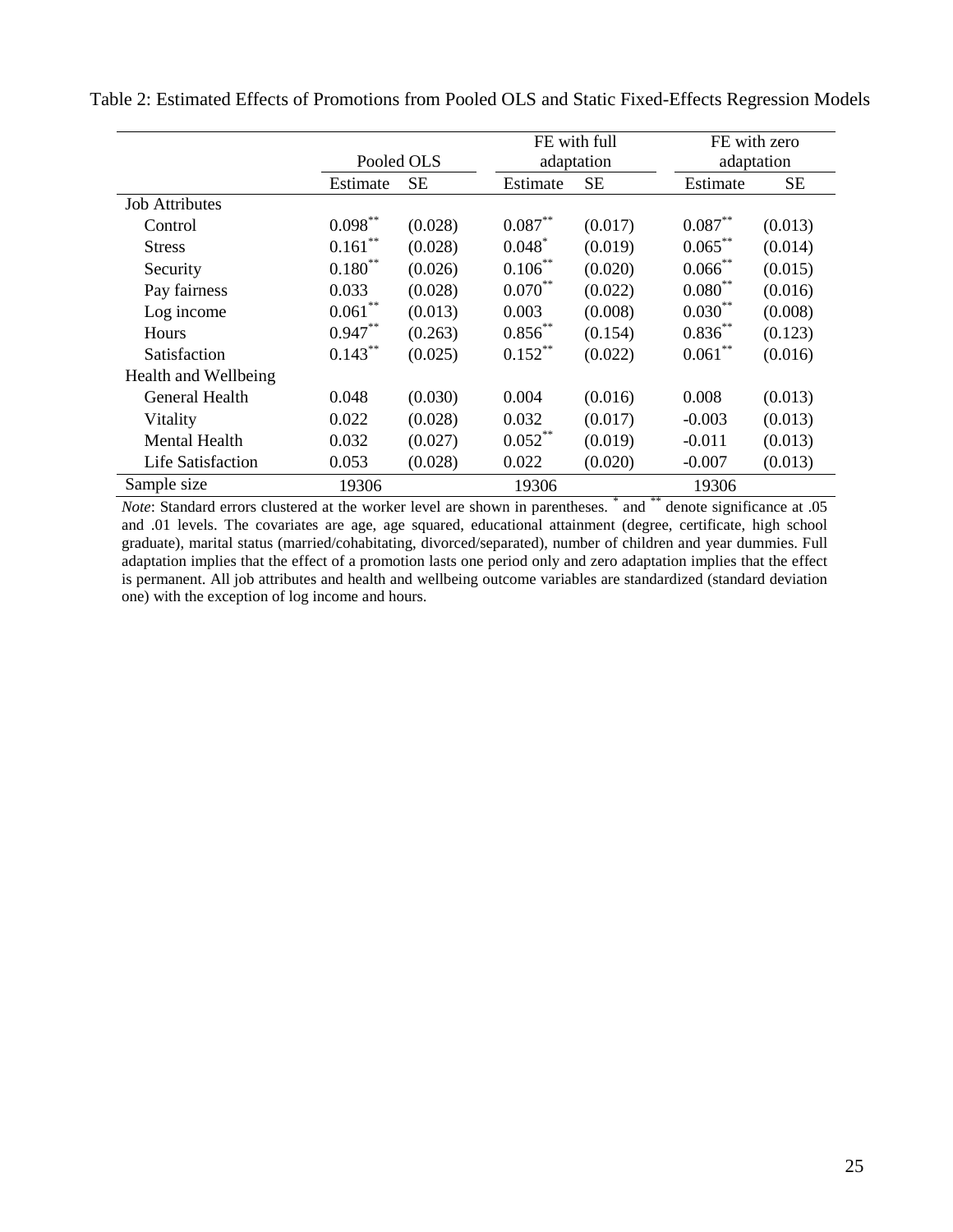|                               | Control     | <b>Stress</b> |              |            |            | Hours      | Satisfaction |
|-------------------------------|-------------|---------------|--------------|------------|------------|------------|--------------|
|                               |             |               | Security     | Pay Fair   | Log income |            |              |
|                               |             |               |              |            |            |            |              |
| Effects preceding a promotion |             |               |              |            |            |            |              |
| $18 - 24$ months before       | $-0.044$    | $-0.029$      | $-0.060$     | $-0.017$   | $-0.008$   | 0.043      | $-0.009$     |
|                               | (0.028)     | (0.028)       | (0.031)      | (0.035)    | (0.014)    | (0.221)    | (0.031)      |
| $12 - 18$ months before       | $-0.029$    | 0.028         | $-0.033$     | $-0.040$   | 0.002      | 0.096      | $-0.050$     |
|                               | (0.031)     | (0.032)       | (0.036)      | (0.038)    | (0.016)    | (0.258)    | (0.039)      |
| $6 - 12$ months before        | $-0.025$    | $-0.026$      | $-0.023$     | $-0.059$   | 0.013      | $-0.070$   | $-0.027$     |
|                               | (0.027)     | (0.028)       | (0.030)      | (0.030)    | (0.013)    | (0.232)    | (0.031)      |
| $0 - 6$ months before         | $-0.007$    | 0.007         | 0.020        | $-0.053$   | 0.010      | 0.018      | 0.005        |
|                               | (0.030)     | (0.032)       | (0.035)      | (0.038)    | (0.018)    | (0.281)    | (0.035)      |
|                               |             |               |              |            |            |            |              |
| Effects following a promotion |             |               |              |            |            |            |              |
| $0 - 6$ months after          | $0.095***$  | 0.065         | $0.106^{**}$ | 0.053      | 0.003      | $1.098***$ | $0.156$ **   |
|                               | (0.025)     | (0.027)       | (0.030)      | (0.032)    | (0.012)    | (0.237)    | (0.031)      |
| $6 - 12$ months after         | $0.112***$  | $0.082***$    | $0.095***$   | $0.118***$ | 0.022      | $1.258***$ | $0.109***$   |
|                               | (0.029)     | (0.031)       | (0.030)      | (0.035)    | (0.015)    | (0.269)    | (0.034)      |
| $12 - 18$ months after        | $0.072***$  | 0.046         | $0.095***$   | 0.035      | $0.040**$  | $0.711***$ | 0.051        |
|                               | (0.026)     | (0.028)       | (0.029)      | (0.032)    | (0.012)    | (0.235)    | (0.031)      |
| $18 - 24$ months after        | 0.071       | 0.055         | 0.049        | $0.127***$ | $0.063***$ | $0.713***$ | $0.101***$   |
|                               | (0.029)     | (0.033)       | (0.033)      | (0.037)    | (0.015)    | (0.266)    | (0.035)      |
| $24 - 30$ months after        | 0.041       | 0.065         | 0.010        | $-0.019$   | 0.012      | 0.339      | 0.006        |
|                               | (0.025)     | (0.028)       | (0.030)      | (0.033)    | (0.012)    | (0.239)    | (0.031)      |
| $30 - 36$ months after        | 0.054       | $0.088***$    | 0.055        | 0.020      | $0.042***$ | $0.743***$ | 0.020        |
|                               | (0.029)     | (0.033)       | (0.032)      | (0.035)    | (0.014)    | (0.255)    | (0.038)      |
| $3+$ years after              | $0.088***$  | $0.058*$      | 0.035        | 0.053      | $0.033***$ | $1.141***$ | 0.004        |
|                               | (0.026)     | (0.027)       | (0.029)      | (0.031)    | (0.013)    | (0.250)    | (0.031)      |
|                               |             |               |              |            |            |            |              |
| Worker fixed effects          | $\mathbf Y$ | Y             | Y            | Y          | Y          | Y          | $\mathbf Y$  |
| Job change indicators         | Y           | Y             | Y            | Y          | Y          | Y          | Y            |
| Time-varying covariates       | Y           | Y             | $\mathbf Y$  | Y          | Y          | Y          | Y            |
| Sample size                   | 19306       | 19306         | 19306        | 19306      | 19247      | 19306      | 19306        |
| Number of workers             | 2681        | 2681          | 2681         | 2681       | 2681       | 2681       | 2681         |
| Test of anticipation          | 0.493       | 0.666         | 0.231        | 0.203      | 0.492      | 0.989      | 0.576        |
| Test of short-run effect      | < 0.001     | 0.017         | < 0.001      | 0.001      | < 0.001    | < 0.001    | < 0.001      |
| Test of medium-term effect    | 0.005       | 0.008         | 0.259        | 0.221      | 0.008      | < 0.001    | 0.963        |

| Table 3: Estimated Effects of Promotions on Job Attributes from Fixed-Effects Regression Models allowing |                                 |  |
|----------------------------------------------------------------------------------------------------------|---------------------------------|--|
|                                                                                                          | for Anticipation and Adaptation |  |

*Note*: Standard errors clustered at the worker level are shown in parentheses. \* and \*\* denote significance at .05 and .01 levels. The time-varying covariates are: age, educational attainment (degree, certificate, high school graduate), marital status (married/cohabitating, divorced/separated), number of children and year dummies. Anticipation, short-run and medium-term test figures are *p*-values from *F*-tests of joint significance of (i) 0-6, 6-12, 12-18 and 18-24 months before; (ii) 0-6, 6-12, 12-18 and 18-24 months after, and (iii) 24-30, 30-36 and 36+ months after. All job attribute outcome variables are standardized (standard deviation one) with the exception of log income and hours.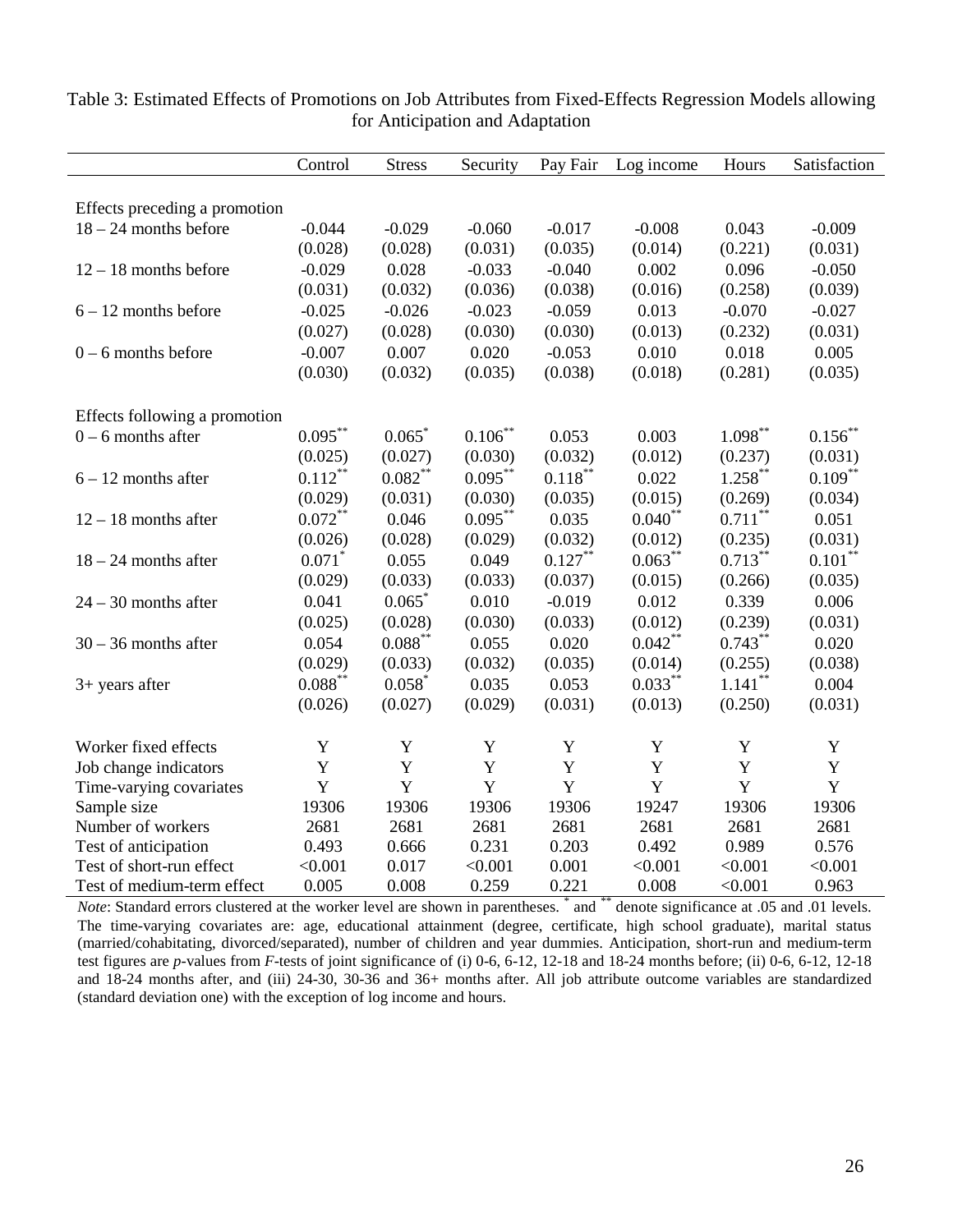|                               | General  |          | Mental      | Life         |  |  |  |  |
|-------------------------------|----------|----------|-------------|--------------|--|--|--|--|
| Promotion indicators          | Health   | Vitality | Health      | Satisfaction |  |  |  |  |
|                               |          |          |             |              |  |  |  |  |
| Effects preceding a promotion |          |          |             |              |  |  |  |  |
| $18 - 24$ months before       | $-0.024$ | $-0.024$ | $-0.047$    | 0.019        |  |  |  |  |
|                               | (0.024)  | (0.028)  | (0.029)     | (0.027)      |  |  |  |  |
| $12 - 18$ months before       | $-0.025$ | $-0.053$ | $-0.044$    | $-0.039$     |  |  |  |  |
|                               |          |          |             |              |  |  |  |  |
|                               | (0.028)  | (0.031)  | (0.035)     | (0.038)      |  |  |  |  |
| $6 - 12$ months before        | $-0.002$ | 0.035    | $-0.024$    | $-0.007$     |  |  |  |  |
|                               | (0.025)  | (0.027)  | (0.028)     | (0.028)      |  |  |  |  |
| $0 - 6$ months before         | $-0.041$ | $-0.017$ | $-0.002$    | 0.050        |  |  |  |  |
|                               | (0.029)  | (0.032)  | (0.034)     | (0.033)      |  |  |  |  |
|                               |          |          |             |              |  |  |  |  |
| Effects following a promotion |          |          |             |              |  |  |  |  |
| $0 - 6$ months after          | 0.019    | 0.033    | 0.028       | 0.016        |  |  |  |  |
|                               | (0.023)  | (0.025)  | (0.028)     | (0.026)      |  |  |  |  |
| $6 - 12$ months after         | $-0.034$ | $-0.002$ | 0.018       | 0.006        |  |  |  |  |
|                               | (0.029)  | (0.031)  | (0.032)     | (0.032)      |  |  |  |  |
| $12 - 18$ months after        | 0.010    | $-0.007$ | 0.000       | $-0.009$     |  |  |  |  |
|                               | (0.023)  | (0.026)  | (0.028)     | (0.026)      |  |  |  |  |
| $18 - 24$ months after        | $-0.012$ | $-0.052$ | $-0.008$    | 0.029        |  |  |  |  |
|                               | (0.030)  | (0.031)  | (0.033)     | (0.028)      |  |  |  |  |
| $24 - 30$ months after        | $-0.007$ | 0.007    | $-0.078***$ | $-0.022$     |  |  |  |  |
|                               | (0.025)  | (0.027)  | (0.027)     | (0.027)      |  |  |  |  |
| $30 - 36$ months after        | $-0.016$ | $-0.047$ | $-0.057$    | $-0.049$     |  |  |  |  |
|                               | (0.031)  | (0.030)  | (0.033)     | (0.031)      |  |  |  |  |
| $3+$ years after              | $-0.014$ | $-0.031$ | $-0.050$    | $-0.015$     |  |  |  |  |
|                               | (0.025)  | (0.026)  | (0.027)     | (0.026)      |  |  |  |  |
|                               |          |          |             |              |  |  |  |  |
| Worker fixed effects          | Y        | Y        | Y           | Y            |  |  |  |  |
| Job change indicators         | Y        | Y        | Y           | Y            |  |  |  |  |
| Time-varying covariates       | Y        | Y        | Y           | Y            |  |  |  |  |
| Sample size                   | 19306    | 19306    | 19306       | 19306        |  |  |  |  |
| Number of workers             | 2681     | 2681     | 2681        | 2681         |  |  |  |  |
| Test of anticipation          | 0.566    | 0.201    | 0.367       | 0.219        |  |  |  |  |
| Test of short-run effect      | 0.629    | 0.246    | 0.821       | 0.724        |  |  |  |  |
| Test of medium-term effect    | 0.934    | 0.268    | 0.013       | 0.423        |  |  |  |  |

Table 4: Estimated Effects of Promotions on Health and Wellbeing from Fixed-Effects Regression Models allowing for Anticipation and Adaptation

*Note*: Standard errors clustered at the worker level are shown in parentheses. \* and \*\* denote significance at .05 and .01 levels. The time-varying covariates are: age, educational attainment (degree, certificate, high school graduate), marital status (married/cohabitating,  $(\text{degree}, \text{certificance}, \text{high school})$ divorced/separated), number of children and year dummies. Anticipation, short-run and mediumterm test figures are *p*-values from *F*-tests of joint significance of (i) 0-6, 6-12, 12-18 and 18-24 months before; (ii) 0-6, 6-12, 12-18 and 18-24 months after, and (iii) 24-30, 30-36 and 36+ months after. All wellbeing outcome variables are standardized (standard deviation one).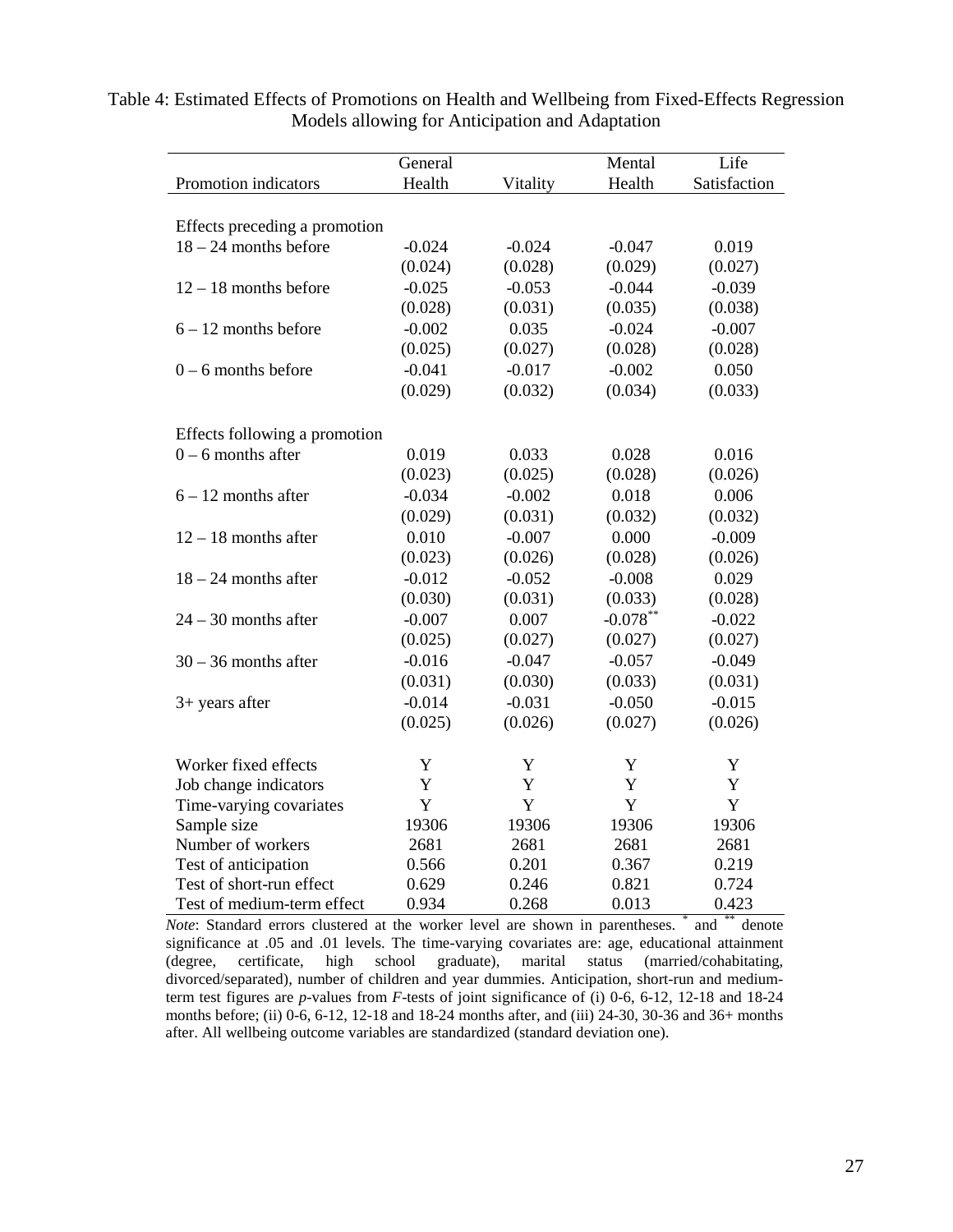